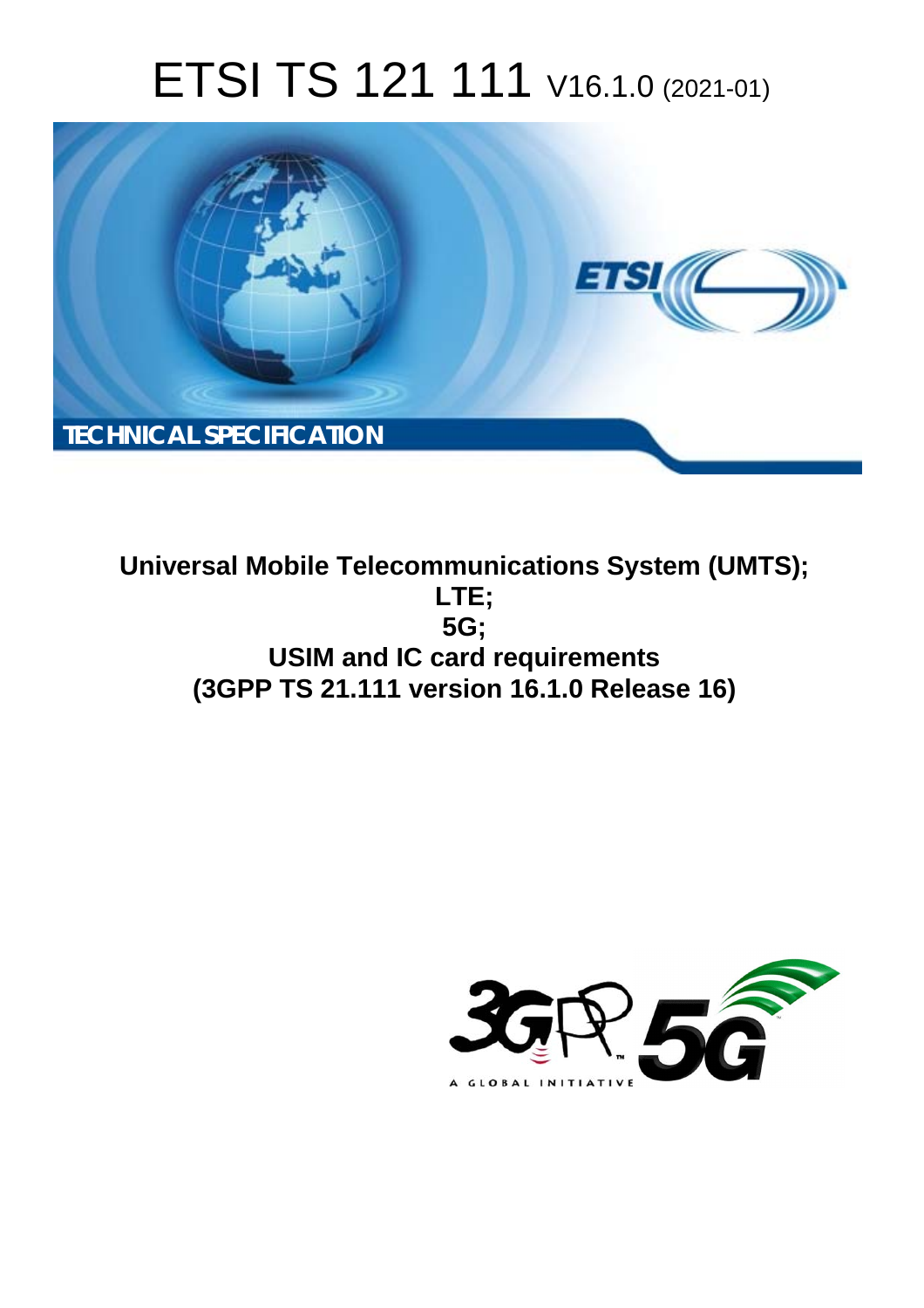Reference

RTS/TSGC-0621111vg10

Keywords 5G,LTE,UMTS

#### *ETSI*

#### 650 Route des Lucioles F-06921 Sophia Antipolis Cedex - FRANCE

Tel.: +33 4 92 94 42 00 Fax: +33 4 93 65 47 16

Siret N° 348 623 562 00017 - NAF 742 C Association à but non lucratif enregistrée à la Sous-Préfecture de Grasse (06) N° 7803/88

#### *Important notice*

The present document can be downloaded from: <http://www.etsi.org/standards-search>

The present document may be made available in electronic versions and/or in print. The content of any electronic and/or print versions of the present document shall not be modified without the prior written authorization of ETSI. In case of any existing or perceived difference in contents between such versions and/or in print, the prevailing version of an ETSI deliverable is the one made publicly available in PDF format at [www.etsi.org/deliver](http://www.etsi.org/deliver).

Users of the present document should be aware that the document may be subject to revision or change of status. Information on the current status of this and other ETSI documents is available at <https://portal.etsi.org/TB/ETSIDeliverableStatus.aspx>

If you find errors in the present document, please send your comment to one of the following services: <https://portal.etsi.org/People/CommiteeSupportStaff.aspx>

#### *Copyright Notification*

No part may be reproduced or utilized in any form or by any means, electronic or mechanical, including photocopying and microfilm except as authorized by written permission of ETSI. The content of the PDF version shall not be modified without the written authorization of ETSI. The copyright and the foregoing restriction extend to reproduction in all media.

> © ETSI 2021. All rights reserved.

**DECT™**, **PLUGTESTS™**, **UMTS™** and the ETSI logo are trademarks of ETSI registered for the benefit of its Members. **3GPP™** and **LTE™** are trademarks of ETSI registered for the benefit of its Members and of the 3GPP Organizational Partners. **oneM2M™** logo is a trademark of ETSI registered for the benefit of its Members and of the oneM2M Partners. **GSM®** and the GSM logo are trademarks registered and owned by the GSM Association.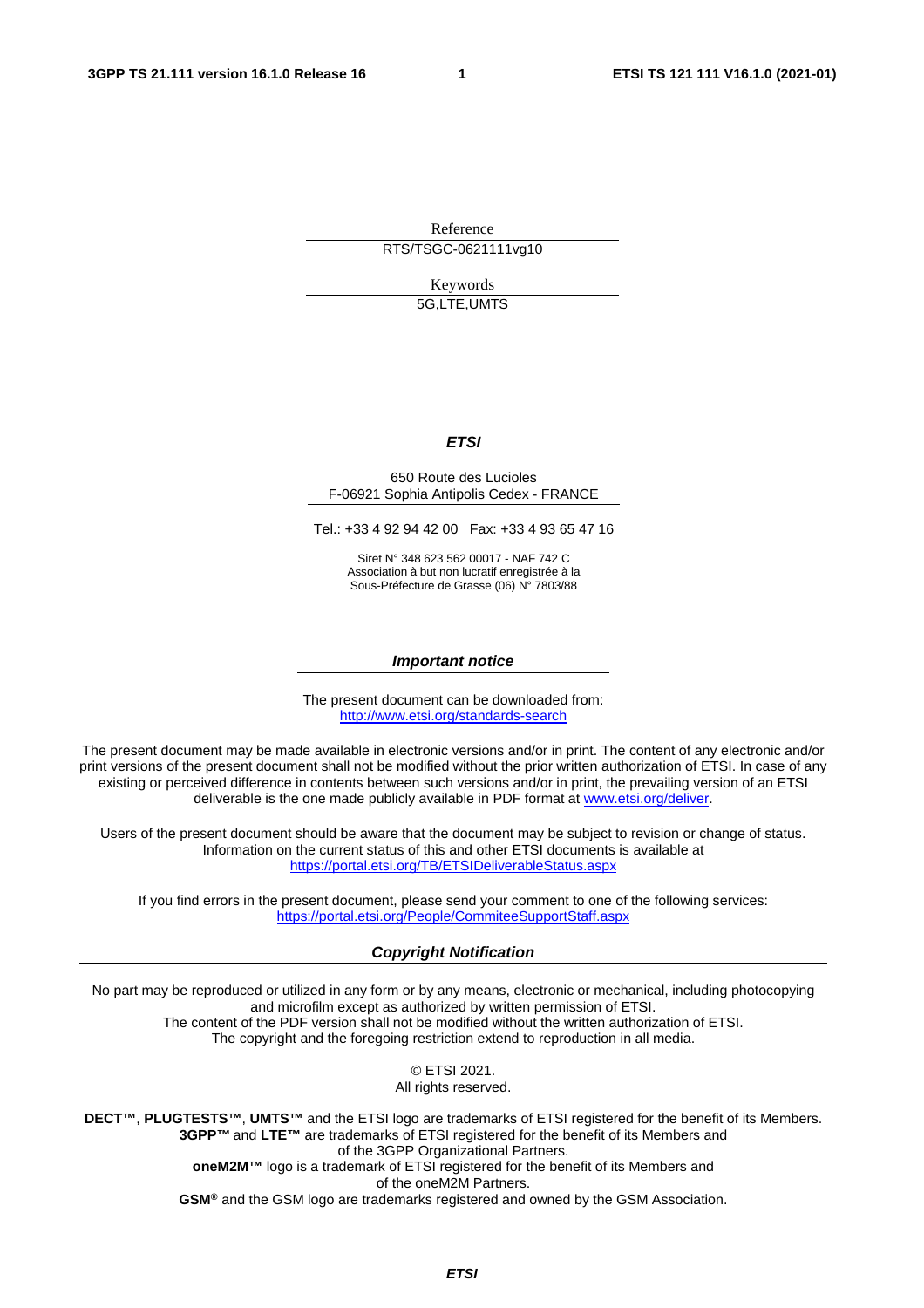# Intellectual Property Rights

#### Essential patents

IPRs essential or potentially essential to normative deliverables may have been declared to ETSI. The information pertaining to these essential IPRs, if any, is publicly available for **ETSI members and non-members**, and can be found in ETSI SR 000 314: *"Intellectual Property Rights (IPRs); Essential, or potentially Essential, IPRs notified to ETSI in respect of ETSI standards"*, which is available from the ETSI Secretariat. Latest updates are available on the ETSI Web server [\(https://ipr.etsi.org/](https://ipr.etsi.org/)).

Pursuant to the ETSI IPR Policy, no investigation, including IPR searches, has been carried out by ETSI. No guarantee can be given as to the existence of other IPRs not referenced in ETSI SR 000 314 (or the updates on the ETSI Web server) which are, or may be, or may become, essential to the present document.

#### **Trademarks**

The present document may include trademarks and/or tradenames which are asserted and/or registered by their owners. ETSI claims no ownership of these except for any which are indicated as being the property of ETSI, and conveys no right to use or reproduce any trademark and/or tradename. Mention of those trademarks in the present document does not constitute an endorsement by ETSI of products, services or organizations associated with those trademarks.

# Legal Notice

This Technical Specification (TS) has been produced by ETSI 3rd Generation Partnership Project (3GPP).

The present document may refer to technical specifications or reports using their 3GPP identities. These shall be interpreted as being references to the corresponding ETSI deliverables.

The cross reference between 3GPP and ETSI identities can be found under<http://webapp.etsi.org/key/queryform.asp>.

# Modal verbs terminology

In the present document "**shall**", "**shall not**", "**should**", "**should not**", "**may**", "**need not**", "**will**", "**will not**", "**can**" and "**cannot**" are to be interpreted as described in clause 3.2 of the [ETSI Drafting Rules](https://portal.etsi.org/Services/editHelp!/Howtostart/ETSIDraftingRules.aspx) (Verbal forms for the expression of provisions).

"**must**" and "**must not**" are **NOT** allowed in ETSI deliverables except when used in direct citation.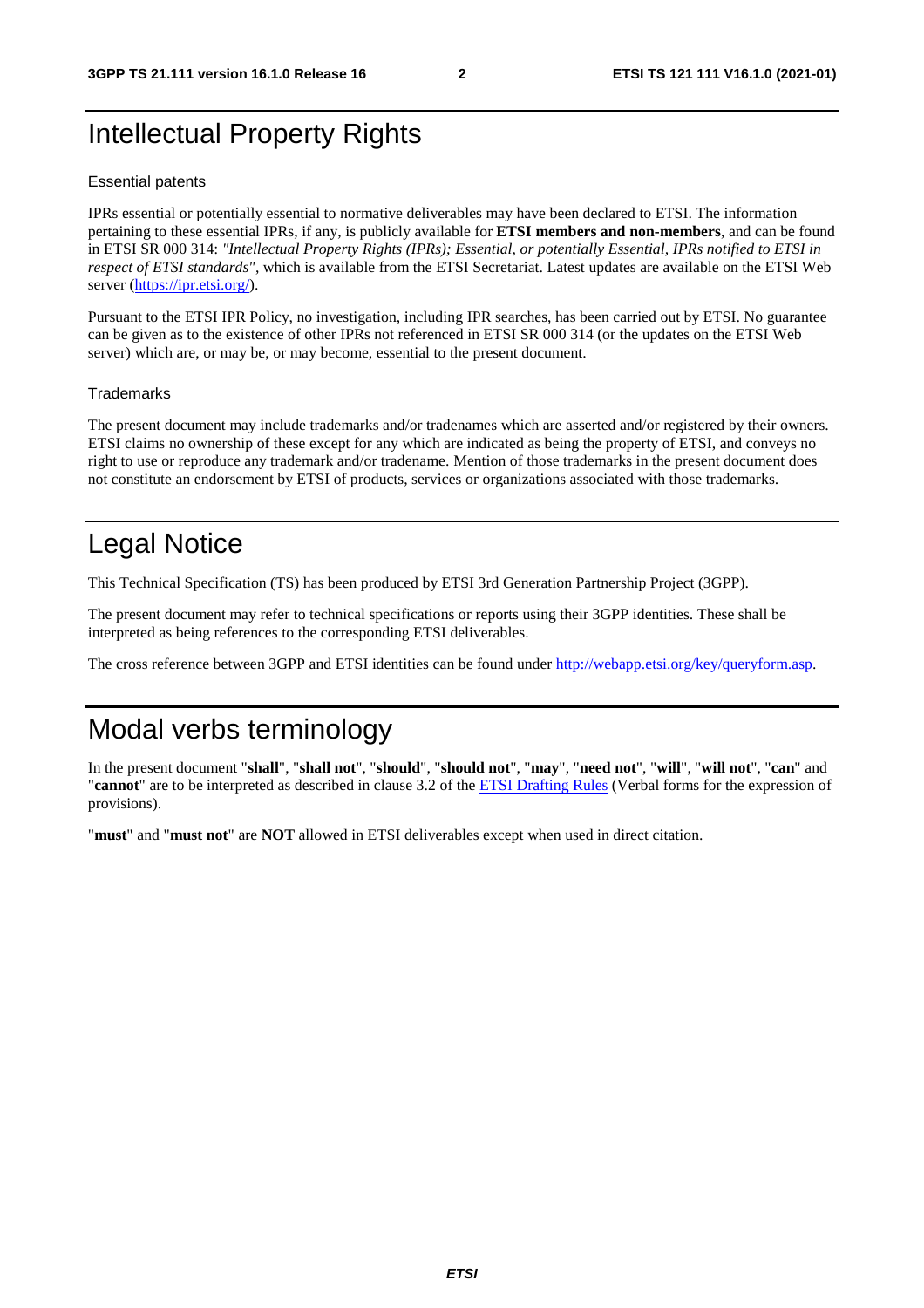$\mathbf{3}$ 

# Contents

| 1                |  |  |  |  |  |
|------------------|--|--|--|--|--|
| 2                |  |  |  |  |  |
| 2.1              |  |  |  |  |  |
| 2.2              |  |  |  |  |  |
| 3<br>3.1         |  |  |  |  |  |
| 3.2              |  |  |  |  |  |
| 3.3              |  |  |  |  |  |
| 4                |  |  |  |  |  |
| 5                |  |  |  |  |  |
| 5.1<br>5.2       |  |  |  |  |  |
| 5.3              |  |  |  |  |  |
| 5.4              |  |  |  |  |  |
| 5.5<br>5.6       |  |  |  |  |  |
| 5.7              |  |  |  |  |  |
| 6                |  |  |  |  |  |
| 6.1              |  |  |  |  |  |
| 6.2              |  |  |  |  |  |
| 7                |  |  |  |  |  |
| 7.1<br>7.2       |  |  |  |  |  |
| 7.3              |  |  |  |  |  |
| 7.4              |  |  |  |  |  |
| 7.5              |  |  |  |  |  |
| 8<br>8.1         |  |  |  |  |  |
| 8.2              |  |  |  |  |  |
| 9                |  |  |  |  |  |
| 9.1              |  |  |  |  |  |
| 10               |  |  |  |  |  |
| 10.1             |  |  |  |  |  |
| 10.2<br>10.2.1   |  |  |  |  |  |
| 10.2.2           |  |  |  |  |  |
| 10.2.3           |  |  |  |  |  |
| 10.2.4<br>10.2.5 |  |  |  |  |  |
| 10.2.6           |  |  |  |  |  |
| 10.2.7           |  |  |  |  |  |
| 10.3<br>10.4     |  |  |  |  |  |
|                  |  |  |  |  |  |
| 11<br>11.1       |  |  |  |  |  |
|                  |  |  |  |  |  |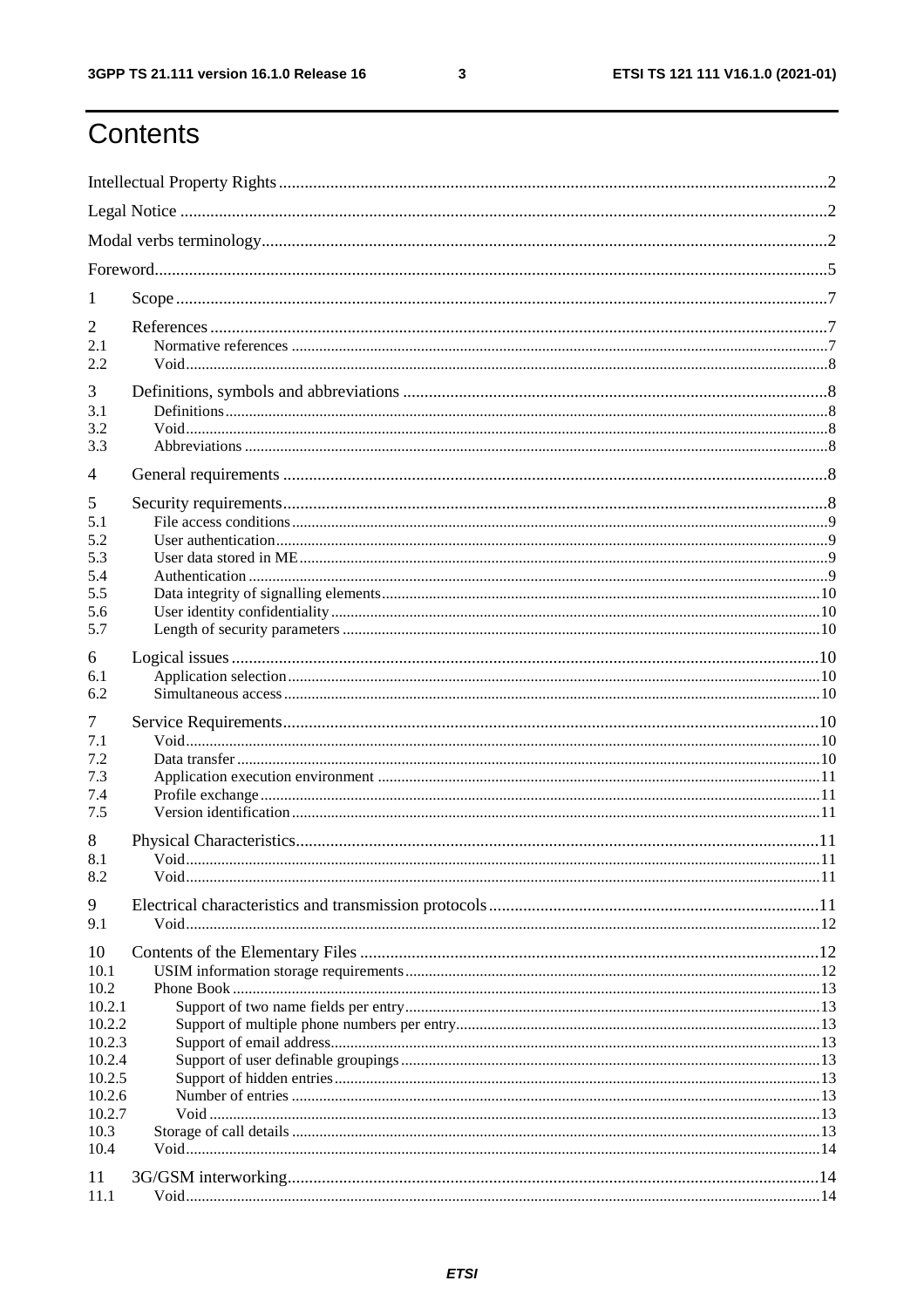$\overline{\mathbf{4}}$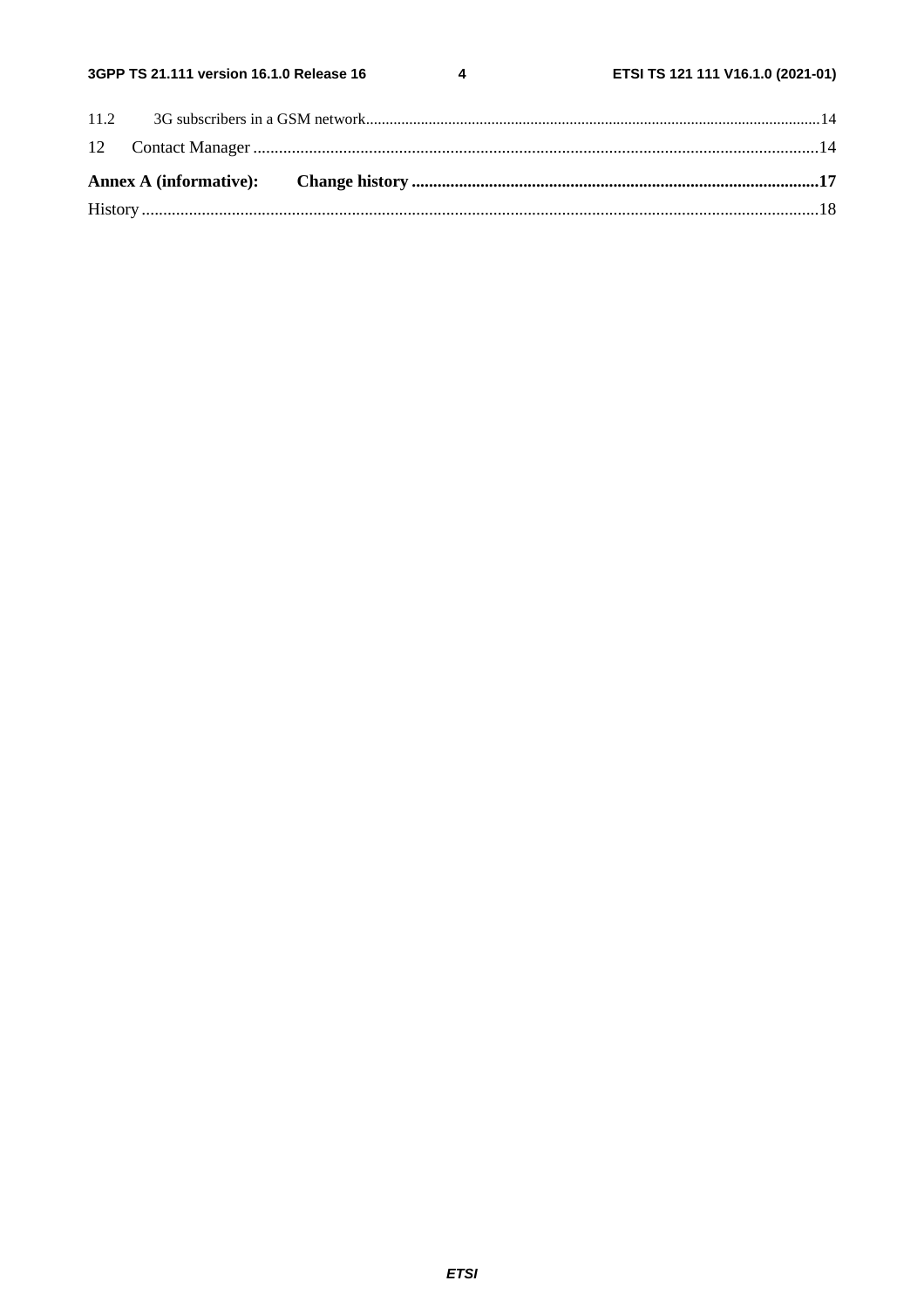# Foreword

This Technical Specification has been produced by the 3rd Generation Partnership Project (3GPP).

The contents of the present document are subject to continuing work within the TSG and may change following formal TSG approval. Should the TSG modify the contents of the present document, it will be re-released by the TSG with an identifying change of release date and an increase in version number as follows:

Version x.y.z

where:

- x the first digit:
	- 1 presented to TSG for information;
	- 2 presented to TSG for approval;
	- 3 or greater indicates TSG approved document under change control.
- y the second digit is incremented for all changes of substance, i.e. technical enhancements, corrections, updates, etc.
- z the third digit is incremented when editorial only changes have been incorporated in the document.

In the present document, modal verbs have the following meanings:

**shall** indicates a mandatory requirement to do something

**shall not** indicates an interdiction (prohibition) to do something

The constructions "shall" and "shall not" are confined to the context of normative provisions, and do not appear in Technical Reports.

The constructions "must" and "must not" are not used as substitutes for "shall" and "shall not". Their use is avoided insofar as possible, and they are not used in a normative context except in a direct citation from an external, referenced, non-3GPP document, or so as to maintain continuity of style when extending or modifying the provisions of such a referenced document.

| should     | indicates a recommendation to do something     |
|------------|------------------------------------------------|
| should not | indicates a recommendation not to do something |
| may        | indicates permission to do something           |
| need not   | indicates permission not to do something       |

The construction "may not" is ambiguous and is not used in normative elements. The unambiguous constructions "might not" or "shall not" are used instead, depending upon the meaning intended.

| can    | indicates that something is possible   |
|--------|----------------------------------------|
| cannot | indicates that something is impossible |

The constructions "can" and "cannot" are not substitutes for "may" and "need not".

| will     | indicates that something is certain or expected to happen as a result of action taken by an agency<br>the behaviour of which is outside the scope of the present document     |
|----------|-------------------------------------------------------------------------------------------------------------------------------------------------------------------------------|
| will not | indicates that something is certain or expected not to happen as a result of action taken by an<br>agency the behaviour of which is outside the scope of the present document |
| might    | indicates a likelihood that something will happen as a result of action taken by some agency the<br>behaviour of which is outside the scope of the present document           |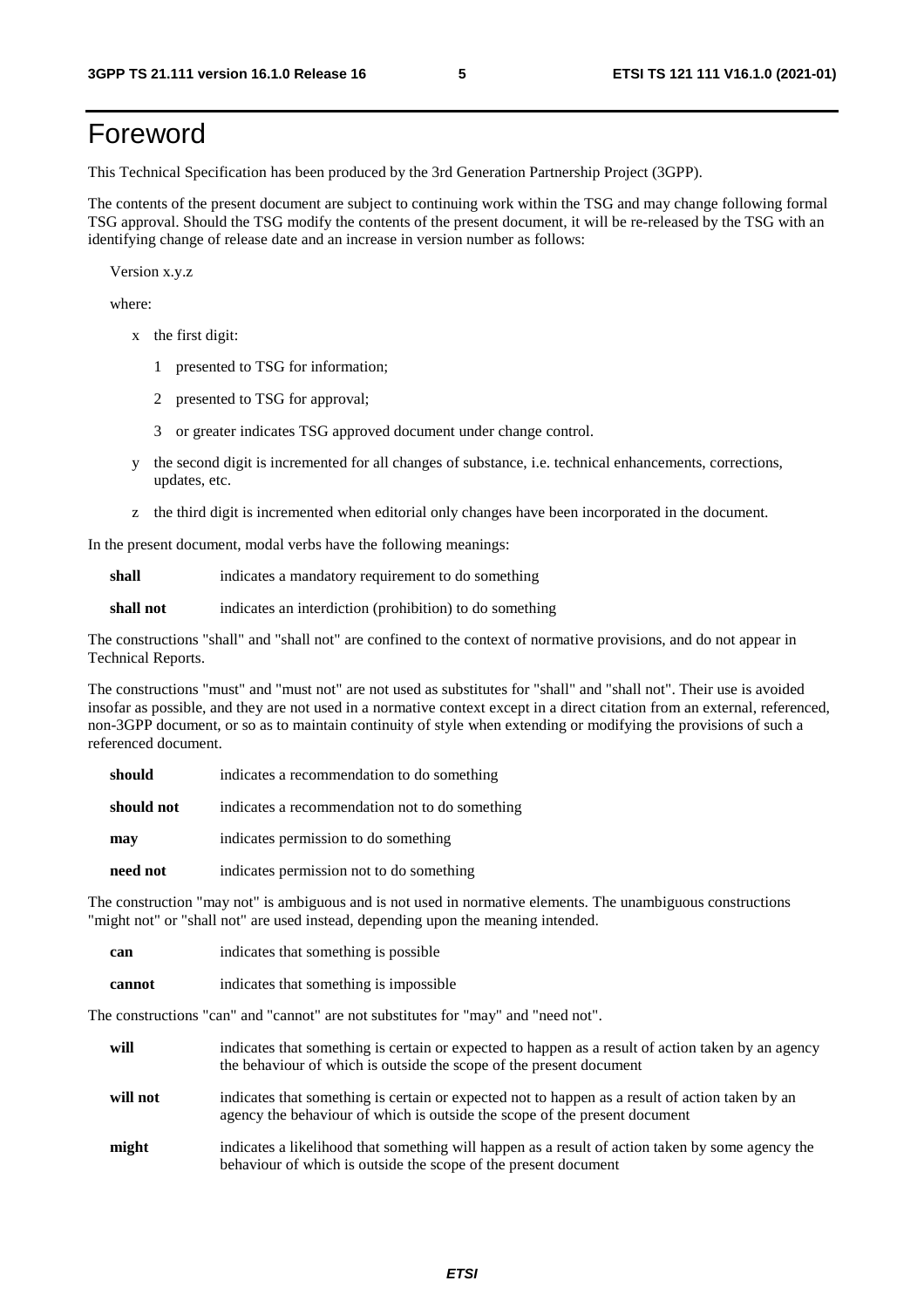**might not** indicates a likelihood that something will not happen as a result of action taken by some agency the behaviour of which is outside the scope of the present document

In addition:

- is (or any other verb in the indicative mood) indicates a statement of fact
- **is not** (or any other negative verb in the indicative mood) indicates a statement of fact

The constructions "is" and "is not" do not indicate requirements.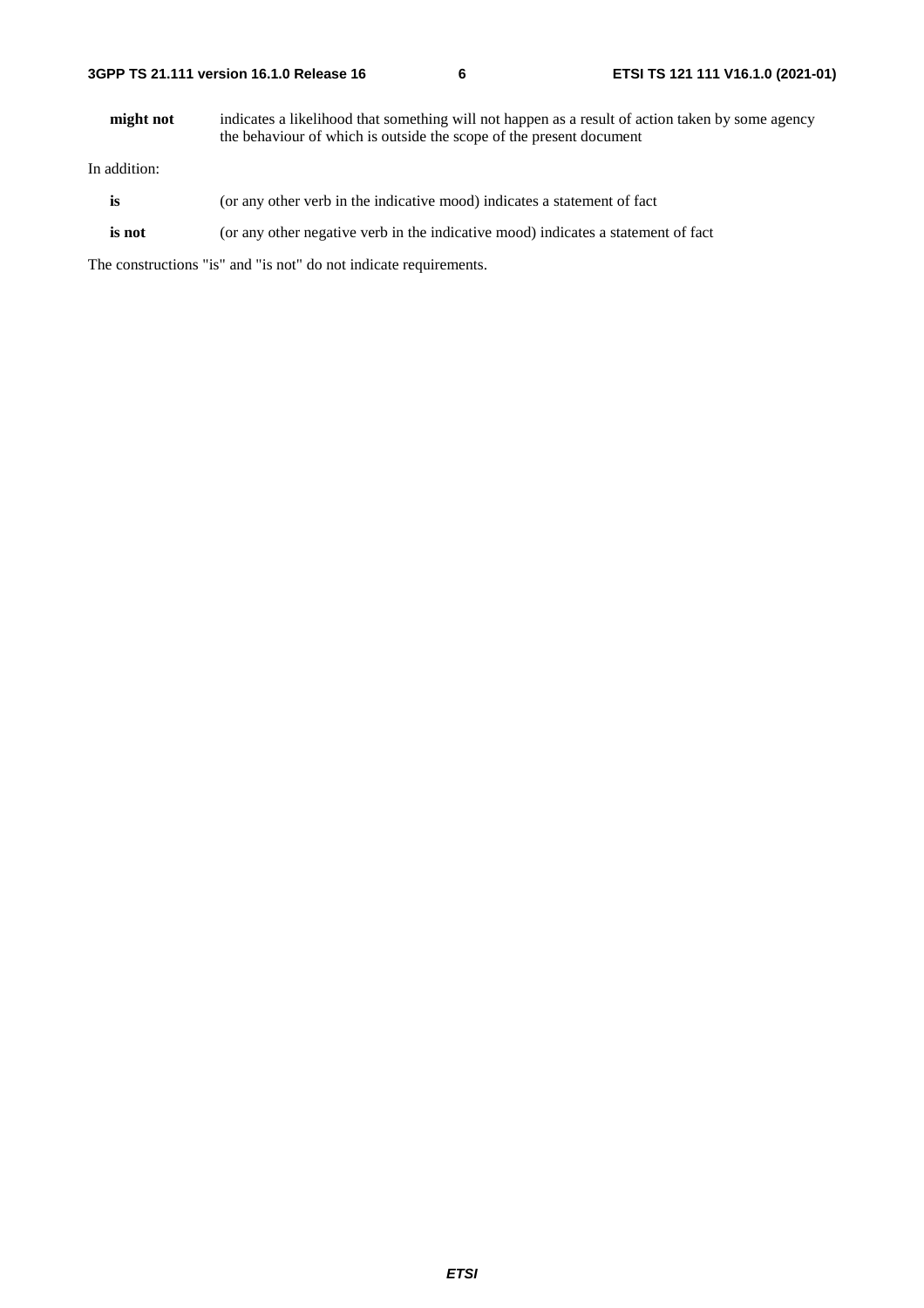# 1 Scope

This document defines the requirements of the USIM (Universal Subscriber Identity Module) and the IC card for 3G (UICC). These are derived from the service and security requirements defined in TS 22.100 [1] and TS 22.101 [2]. The USIM is a 3G application on an IC card. It inter-operates with a 3G terminal and provides access to 3G services. This document is intended to serve as a basis for the detailed specification of the USIM and the UICC, and the interface to the 3G terminal.

# 2 References

### 2.1 Normative references

The following documents contain provisions which, through reference in this text, constitute provisions of the present document.

- References are either specific (identified by date of publication, edition number, version number, etc.) or non-specific.
- For a specific reference, subsequent revisions do not apply.
- For a non-specific reference, the latest version applies. In the case of a reference to a 3GPP document (including a GSM document), a non-specific reference implicitly refers to the latest version of that document in the same Release as the present document.
- [1] 3GPP TS 22.100 v3.x.x: "UMTS phase 1" (Release 99).
- [2] 3GPP TS 22.101: "Service principles".
- [3] 3GPP TS 31.101: "UICC-Terminal Interface; Physical and Logical Characteristics".
- [4] Void.
- [5] ETSI TS 101 220: "ETSI Numbering System for AIDs".
- [6] 3GPP TS 31.111: "USIM Application Toolkit (USAT)".
- [7] 3GPP TS 33.102: "3G Security: Security Architecture".
- [8] 3GPP TS 51.011, Rel-4: "Specification of the Subscriber Identity Module Mobile Equipment (SIM - ME) interface".
- [9] Void.
- [10] **Void.**
- [11] ISO/IEC 7816-3: "Information technology Identification cards Integrated circuit(s) cards with contacts - Part 3: Electronic signals and transmission protocols".
- [12] ISO/IEC 7816-4: "Identification cards Integrated circuit cards, Part 4: Organization, security and commands for interchange".
- [13] **Void.**
- [14] 3GPP TS 36.306: "Technical Specification Group Radio Access Network; Evolved Universal Terrestrial Radio Access (E-UTRA); User Equipment (UE) radio access capabilities"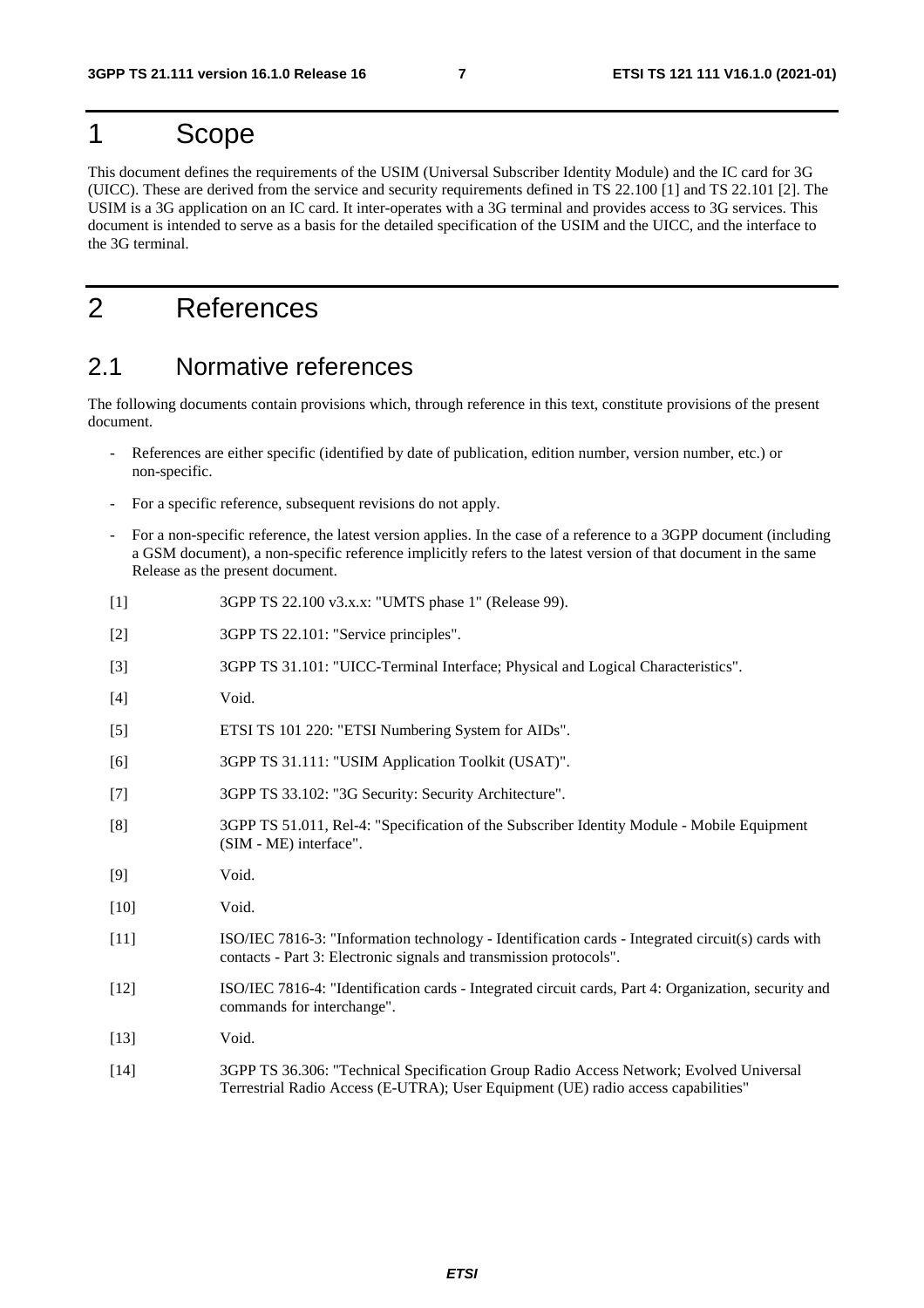### 2.2 Void

# 3 Definitions, symbols and abbreviations

### 3.1 Definitions

For the purposes of the present document, the following definitions apply:

### 3.2 Void

### 3.3 Abbreviations

For the purposes of the present document, the following abbreviations apply:

| <b>ADN</b>  | <b>Abbreviated Dialling Number</b>       |
|-------------|------------------------------------------|
| <b>ATR</b>  | Answer To Reset                          |
| DF          | Dedicated File                           |
| EF          | Elementary File                          |
| <b>ICC</b>  | <b>Integrated Circuit Card</b>           |
| IK          | Integrity Key                            |
| <b>IMSI</b> | International Mobile Subscriber Identity |
| <b>ME</b>   | Mobile Equipment                         |
| MF          | Master File                              |
| <b>PIN</b>  | Personal Identification Number           |
| <b>PPS</b>  | Protocol and Parameter Selection         |
| <b>SIM</b>  | <b>Subscriber Identity Module</b>        |
| <b>USIM</b> | Universal Subscriber Identity Module     |
|             |                                          |

# 4 General requirements

The UICC shall be either a removable hardware module or a non-removable separate hardware module embedded in the ME. The USIM on a UICC shall contain an identity which unambiguously identifies a subscriber.

For access to 3G services, a UICC containing a valid USIM shall be present at all times, other than for emergency calls.

The specifications shall support the security requirements as defined in 3GPP TS 33.102 [7].

The USIM shall provide storage for subscription and subscriber related information.

The UICC/USIM may also contain applications which use the features defined in the USIM Application Toolkit specification 3GPP TS 31.111 [6].

# 5 Security requirements

The USIM shall be used to provide security features. If the UICC is removed from the 3G terminal, the service shall be terminated immediately. The functions of the USIM include authenticating itself to the network and vice versa, authenticating the user and providing additional security functions as defined in 3GPP TS 33.102 [7].

The USIM shall be unambiguously identified.

Means shall be provided to prevent fraudulent use of stolen UICCs.

It shall not be possible to access data intended for USIM internal use, e.g. authentication keys.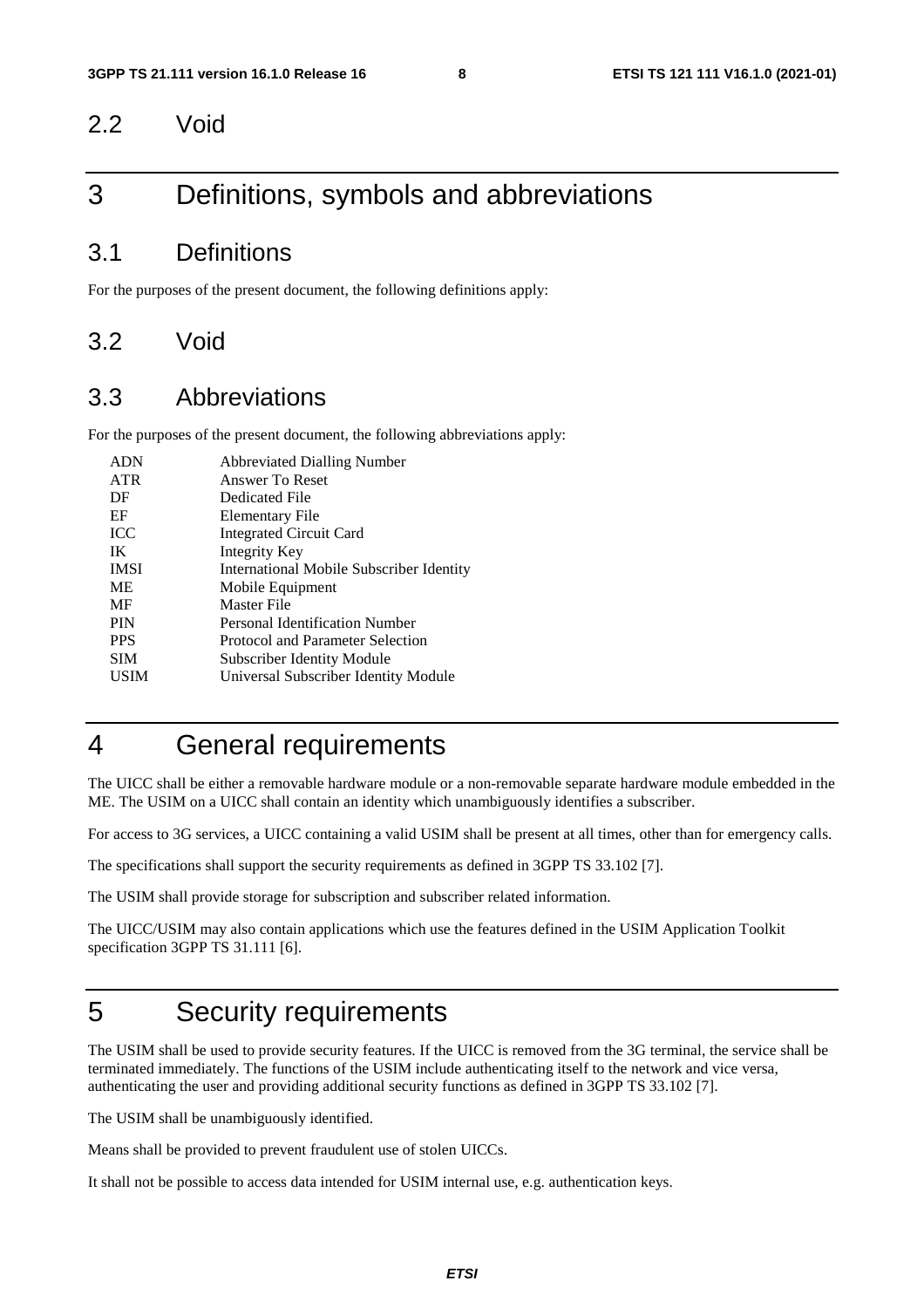Further details of the following requirements are given in 3GPP TS 33.102 [7].

### 5.1 File access conditions

Actions, such as READ, UPDATE on UICC data shall be controlled by access conditions. These shall be satisfied prior to the action being performed.

Since a UICC may contain multiple (3G and non-3G) applications, a flexible method of controlling file access shall be provided.

# 5.2 User authentication

The USIM shall support means to authenticate the user, to provide, for example, protection against the use of stolen cards. For the USIM, authentication shall be performed by the verification of a numeric PIN of four (4) to eight (8) decimal digits.

A function to disable user authentication may exist which may be inhibited by the application provider, in which case the user shall always use the PIN. Otherwise, the user may decide whether or not to make use of the user authentication function. If disabled, the user authentication function remains disabled until the user specifically re-enables it.

Following correct PIN presentation, the ME may perform functions and actions on USIM data, which are protected by the relevant access condition.

If an incorrect PIN is entered, an indication shall be given to the user. After three (3) consecutive incorrect entries the relevant PIN is blocked, i.e. functions and actions on data protected by the access condition shall no longer be possible, even if between attempts the UICC has been removed, the USIM has been deselected or the ME has been switched off. Once a PIN is blocked, further PIN verifications shall be denied.

The USIM shall support a mechanism for unblocking a blocked PIN. Unblocking of a PIN is performed by using the relevant PIN Unblocking Key.

PINs, but not Unblock PINs, shall be changeable by the user following correct entry of either the current PIN or Unblock PIN.

The Unblock PIN shall consist of eight (8) decimal digits and shall not be changeable by the user. If an incorrect Unblock PIN is presented, an indication shall be given to the user. After ten (10) consecutive incorrect entries, the Unblock PIN shall be blocked, even if between attempts the UICC has been removed, the USIM has been deselected or the ME has been switched off. Unblocking of a blocked PIN shall not be possible.

It shall not be possible to read PINs or Unblock PINs.

# 5.3 User data stored in ME

Subject to the exception below, all user related information transferred into the ME during network operations shall be deleted from the ME after removal of the UICC, deselection of the USIM, deactivation of the ME, or following an electrical reset of the UICC. This includes any data that was transferred to the ME by USIM Application Toolkit commands.

User related security codes such as PIN and Unblock PIN may only be stored by the ME during the procedures involving such a code and shall be discarded by the ME immediately after completion of the procedure.

Optionally, an ME may retain some less security-sensitive data at UICC removal, USIM deselection or ME switch-off. Such data are e.g. SMS, ADN/SSC, FDN/SSC, LND. These data, when stored in the ME, shall only be readable/retrievable if the same USIM is reactivated (as determined by the IMSI). If the IMSI is retained in the ME for this purpose, it shall be stored securely and shall not be able to be read out.

# 5.4 Authentication

A means shall be specified to mutually authenticate the USIM and the network by showing knowledge of a secret key K which is shared between and available only to the USIM and in the user's Home Environment. The method is composed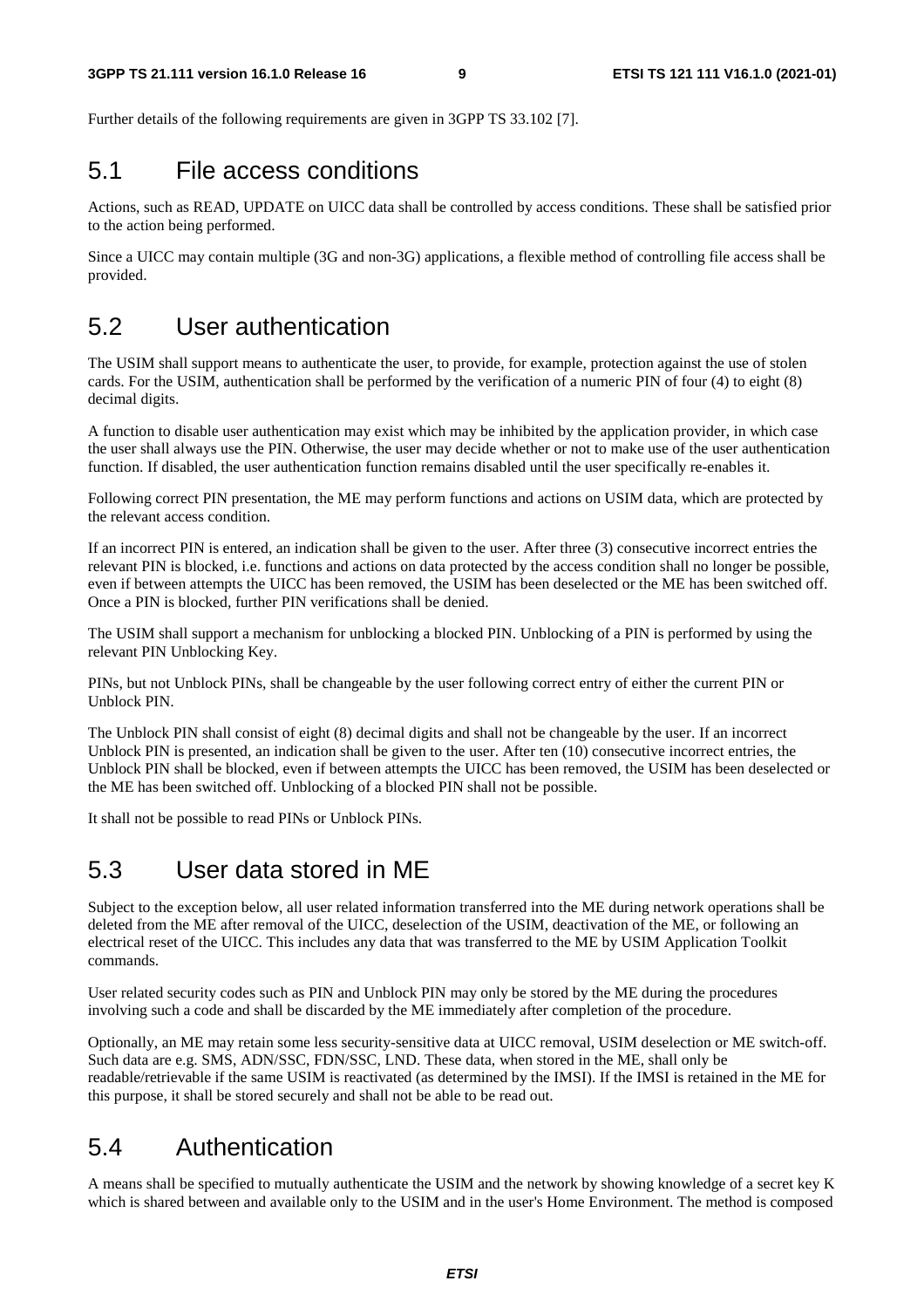of a challenge/response and key establishment protocol combined with a sequence number-based one-pass protocol for network authentication.

# 5.5 Data integrity of signalling elements

Some signalling information elements are considered sensitive and must be integrity protected. An integrity function shall be applied on certain signalling information elements transmitted between the ME and the network.

The 3GPP Integrity Algorithm (UIA) is used with an Integrity Key (IK) to compute a message authentication code for a given message. The setting of IK is triggered by the authentication procedure. IK shall be stored on the USIM.

# 5.6 User identity confidentiality

A mechanism shall be specified to provide user identity confidentiality by means of a temporary identity.

# 5.7 Length of security parameters

In order to allow for enhancements of the security level in 3G, the following requirements shall be covered:

- all security-related parameters for 3G shall be accompanied by a length indicator;
- the USIM shall support variable-length security parameters.

If the USIM supports the GSM security mechanisms in addition to 3G security, fixed length security parameters according to 3GPP TS 51.011 [8] shall be supported in addition.

# 6 Logical issues

# 6.1 Application selection

In a multiapplication environment, a flexible application selection method is required. The application identifier defined in ETSI TS 101 220 [5] should be used for application selection. Direct application selection, including selection by partial DF name and the EF<sub>DIR</sub> concept of ISO/IEC 7816-4 [12] shall be followed. In particular, a mechanism for the ME and the UICC shall be specified in order to allow the user, when the ME is in idle mode, to select and activate one application amongst those which are available and supported by the ME (this will permit the user to choose, for instance, between 2 different USIM applications). At switch on, the last active USIM shall be automatically selected. The last active USIM shall be stored on the UICC. By default if there is no last active USIM defined in the UICC, the user shall be able to select the active USIM amongst those available on the UICC.

# 6.2 Simultaneous access

A mechanism shall be specified for simultaneous access to several files or applications.

# 7 Service Requirements

# 7.1 Void

### 7.2 Data transfer

A mechanism allowing highly secure transfer of applications and/or associated data to/from the UICC/USIM shall be specified in line with the requirements in 3GPP TS 22.101 [2]. This requires a secure transfer mechanism.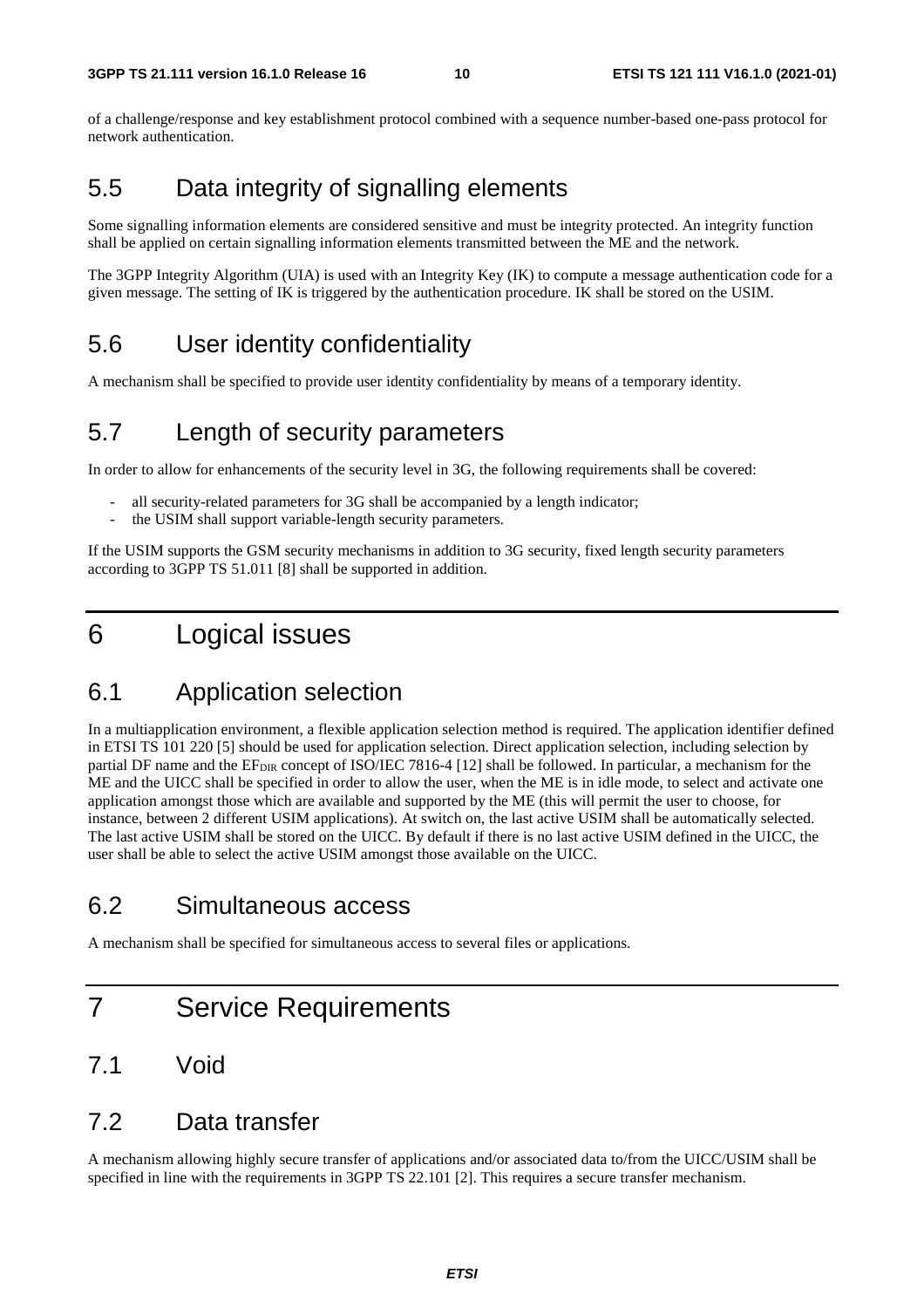# 7.3 Application execution environment

An application execution environment may exist on the UICC/USIM which includes functionality defined in 3GPP TS 31.111 [6].

# 7.4 Profile exchange

A mechanism for the ME, the USIM and the network to exchange service capabilities shall be specified. The following exchange of service capabilities may occur:

- ME services capabilities may be provided to the USIM/UICC;
- USIM/UICC services capabilities may be provided to the ME (and thus potentially to the network);
- network services capabilities may be provided to the USIM/UICC via the ME.

# 7.5 Version identification

A means for identification of the version of the USIM shall be provided.

8 Physical Characteristics

The physical characteristics shall be in accordance with the specifications in 3GPP TS 31.101 [3].

- 8.1 Void
- 8.2 Void

# 9 Electrical characteristics and transmission protocols

Electronic signals and transmission protocols shall be in accordance with the specifications in 3GPP TS 31.101 [3].

The electrical specifications shall at least cover the 1.8V and 3V voltage ranges as specified in 3GPP TS 31.101 [3]. Lower voltages may be added in the future. 3G terminals shall not support 5V on the ME-UICC interface. Both ME and UICC shall support operational class indication as defined in ISO/IEC 7816-3 [11].

UICC shall support at least two voltage classes unless it has a non removable form factor. ME shall support at least two voltage classes, unless it contains a non-removable UICC or unless it supports any of the following, or a combination of: NB-IoT, GERAN EC-GSM-IoT, Category M1 of E-UTRAN enhanced-MTC and Category 1bis as specified in 3GPP TS 36.306 [14].

An ME supporting NG-RAN shall support at least one voltage class, and may support two voltage classes.

NOTE1: If a new voltage class is added in 3GPP TS 31.101 [3], the ME supporting NG-RAN will be required to also support an existing voltage class.

Both UICC and ME shall support PPS as defined in ISO/IEC 7816-3 [11] with at least the values defined in 3GPP TS 31.101 [3].

The ME shall have the capabilities of initiating a warm reset as defined in ISO/IEC 7816-3 [11]. The UICC shall support warm reset as defined in ISO/IEC 7816-3 [11].

NOTE2: The warm reset is used during a session when there is a need to restart the USIM due to internal modifications of data caused by user actions or network data downloading.

The UICC may indicate in the ATR to the warm reset that the specific mode is entered automatically, using the parameters that were used prior to the warm reset. In case of a cold reset, the UICC shall enter the negotiable mode.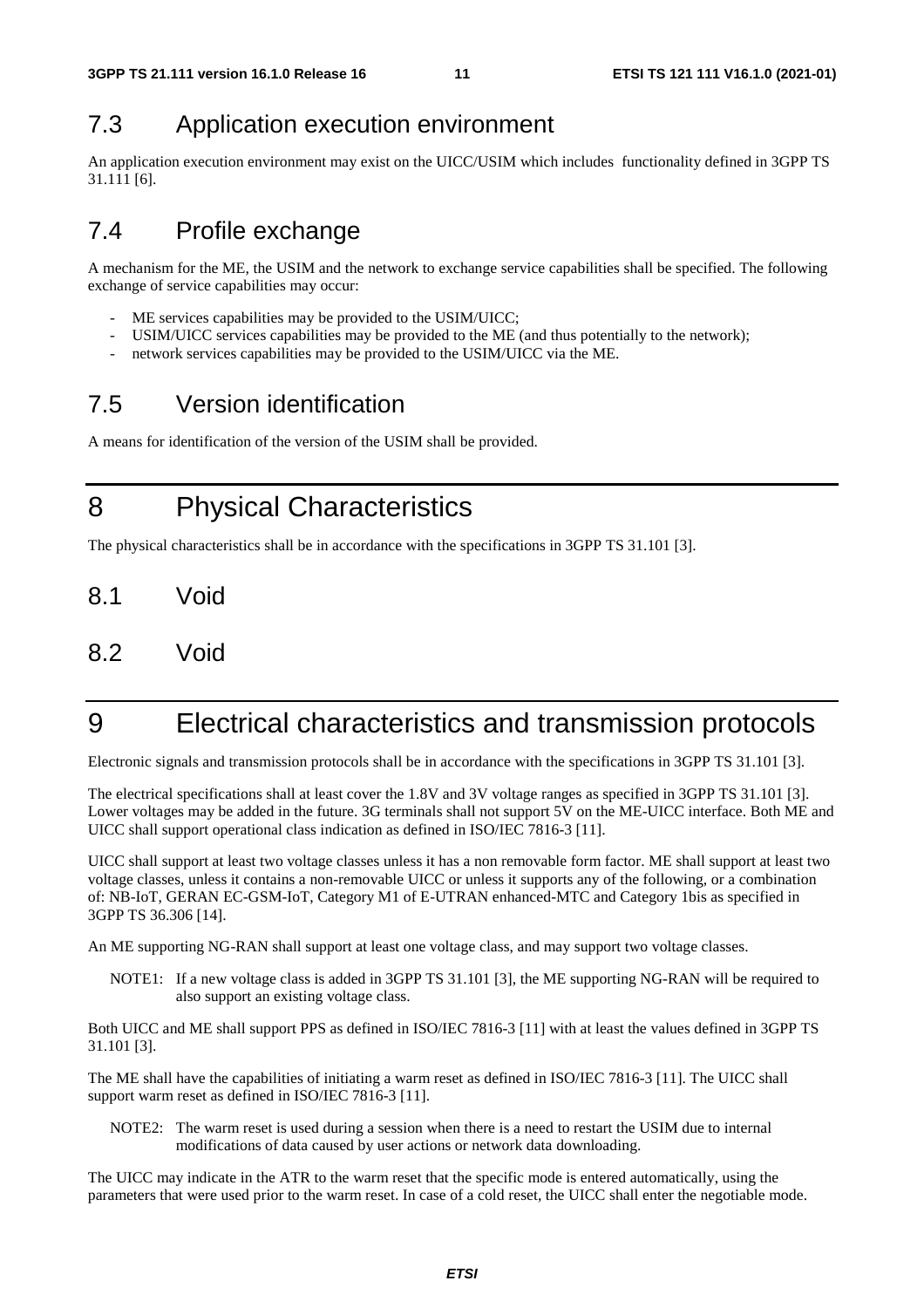In addition to the T=0 protocol which is mandatory for the UICC and the ME, the T=1 protocol shall be mandatory for the ME. It is optional for the UICC.

The speed enhancement as specified in 3GPP TS 31.101 [3] shall be supported by both the ME and the UICC.

### 9.1 Void

# 10 Contents of the Elementary Files

### 10.1 USIM information storage requirements

The USIM shall contain information elements for 3G network operations. The USIM may contain information elements related to the subscriber, 3G services and home environment or service provider related information.

The UICC shall provide storage capability for the following:

- UICC related information:
	- IC card identification: a number uniquely identifying the UICC and the card issuer;
	- Preferred language(s);
	- Directory of applications.
	- USIM related information:
		- Administrative information: indicates mode of operation of the USIM, e.g. normal, type approval;
		- USIM service table: indicates which optional services are provided by the USIM;
		- IMSI;
		- Language indication;
		- Location information;
		- Cipher key (Kc) and cipher key sequence number;
		- Access control class(es);
		- Forbidden PLMNs;
		- Ciphering Key for GPRS:
		- GPRS location information:
		- Cell Broadcast related information;
		- Emergency call codes;
		- Phone numbers (ADN, FDN, SDN);
		- Short messages and related parameters;
		- Capability and Configuration parameters;
		- Higher Priority PLMN search period;
		- list of carrier frequencies to be used for cell selection.
	- Information accessible to the USIM and other applications:
		- ADN.

In addition, the USIM shall manage and provide storage for the following information in accordance with the security requirements of clause 5:

- PIN;
- PIN enabled/disabled indicator;
- PIN error counter:
- Unblock PIN;
- Unblock PIN error counter;
- Data integrity keys;
- Subscriber authentication keys.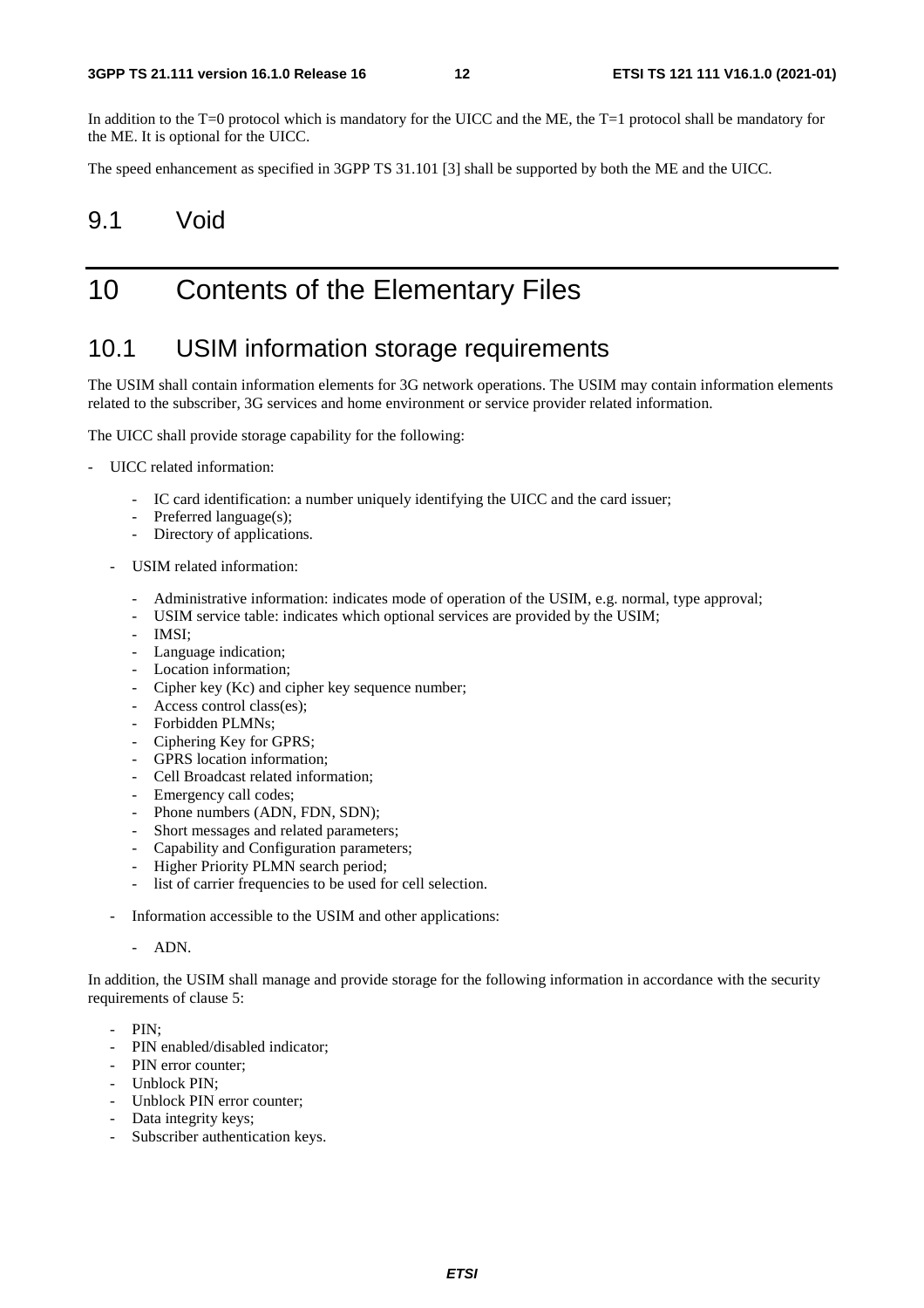### 10.2 Phone Book

A Phone Book entry consists of a record in an ADN file and, optionally, additional records which are placed in different EFs. In the latter case, a mechanism shall be defined to link all records in the same Phone Book entry. These features shall be supported by the ME while their support by the UICC is optional.

#### 10.2.1 Support of two name fields per entry

The support of two name fields per entry shall be specified to allow, for example, for two different representations of the same name (for example, in Japanese characters and in Latin characters).

#### 10.2.2 Support of multiple phone numbers per entry

The support of multiple phone numbers per entry shall be specified, for example, office, home, fax, mobile or pager. In addition to that, information for identifying those attributes are needed.

#### 10.2.3 Support of email address

The support of email addresses linked to Phone Book entries shall be specified. In addition to that, information for identifying these addresses is needed.

#### 10.2.4 Support of user definable groupings

The specification shall support the grouping of Phone Book entries into groups defined by the user, for example, business and private.

#### 10.2.5 Support of hidden entries

The specification shall support means of marking Phone Book entries as "hidden".

#### 10.2.6 Number of entries

The specification shall support storage of at least 500 entries.

#### 10.2.7 Void

# 10.3 Storage of call details

The specification shall support provision of storage for call detail information. The call detail information consists of the following attributes:

mobile terminated calls:

 calling party number, date and time, calling party's name and status of call (i.e. answered or missed), duration;

mobile originated calls:

called party number, date and time, called party's name and duration;

- accumulated duration of preceding calls, separately for mobile originated and mobile terminated calls.

Call detail attributes are optional. A value to mark them as "undefined" shall be available.

NOTE 1: The calling/called party's name may be available from the Phone Book.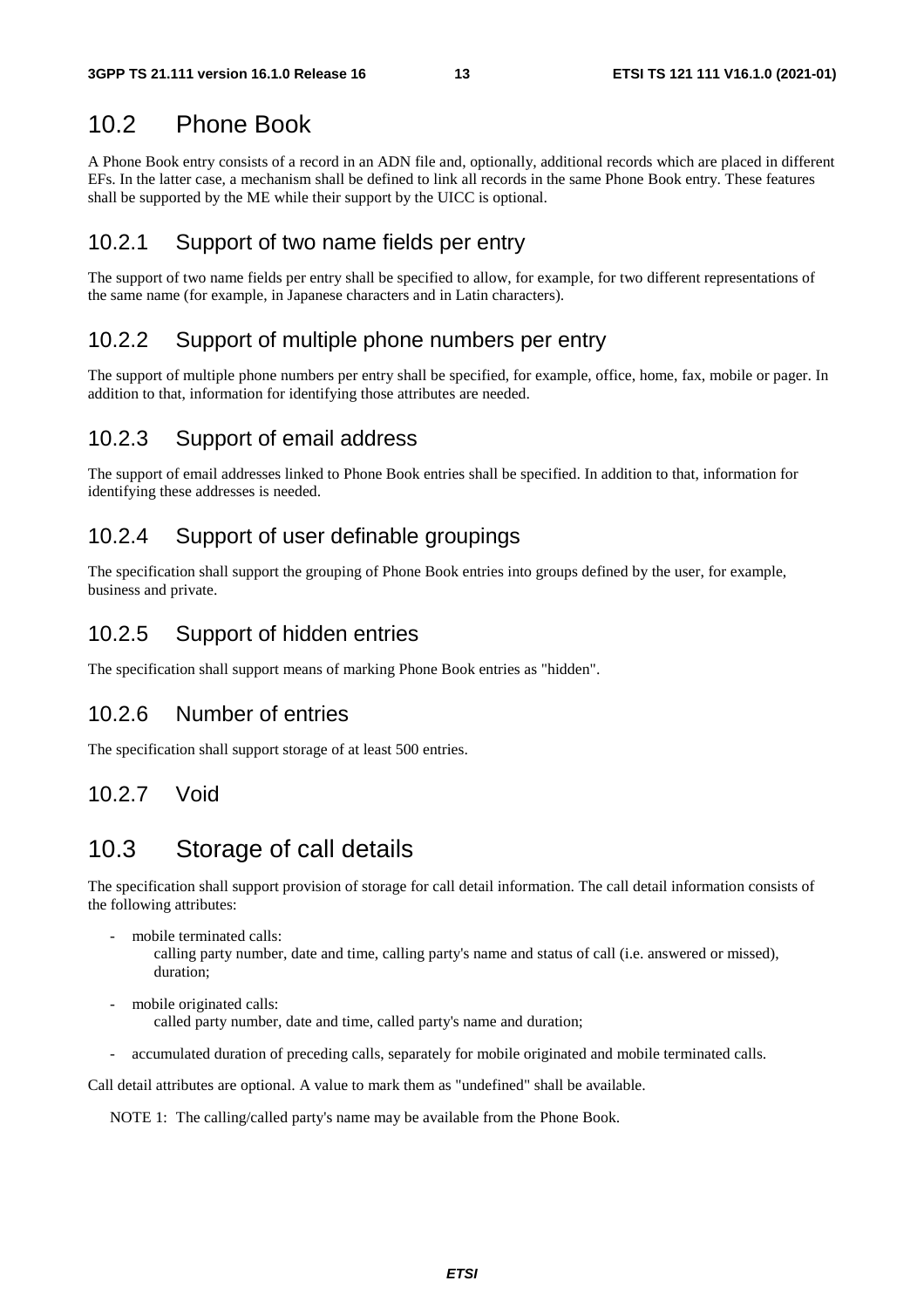### 10.4 Void

# 11 3G/GSM interworking

### 11.1 Void

# 11.2 3G subscribers in a GSM network

3GPP TS 22.101 [2] requires that UMTS shall provide some mechanisms which permit UMTS subscribers to roam easily onto pre-UMTS systems and access the services.

Thus, the specification shall allow the UICC to be used with a dual mode (GSM/ 3G) ME and a GSM ME for the provision of GSM service.

# 12 Contact Manager

# 12.1 General

The Contact Manager provides an interface for the management of contact information including rich content without any structural limitations.

There shall be a mechanism for the ME to detect that the UICC containing the Contact Manager has changed. This mechanism may be used by the ME to ask the user whether synchronization of data between the ME and the UICC Contact Manager should occur.

This clause defines the functional requirements of the Contact Manager. An ME and a 3GPP application supporting the Contact Manager shall comply with all these requirements.

### 12.2 Security requirements

The Contact Manager may contain personal information. It shall be possible to restrict the access to this information to authorized users or entities (e.g. by binding the access to the verification of the USIM PIN).

### 12.4.3 Interworking with the 3G Phone Book

In case both the ME and the 3GPP application support both the 3G Phone Book (i.e. as defined in clause 10.2 of the present document) and the Contact Manager the Contact Manager shall be used. There shall be a mechanism for the 3GPP application to indicate the support of the Contact Manager.

### 12.4.4 Content description

#### 12.4.4.1 Number of contacts

The Contact Manager specification shall not unreasonably restrict the number of contacts.

#### 12.4.4.2 Contact structure

The Contact Manager shall consist of contacts, which are made up of various fields (e.g. phone number, name, photo). A filtering mechanism according to OMA DS Field Filtering shall be supported.

It shall be possible to have several instances of a field in a contact when appropriate (e.g. a contact may have two fax numbers).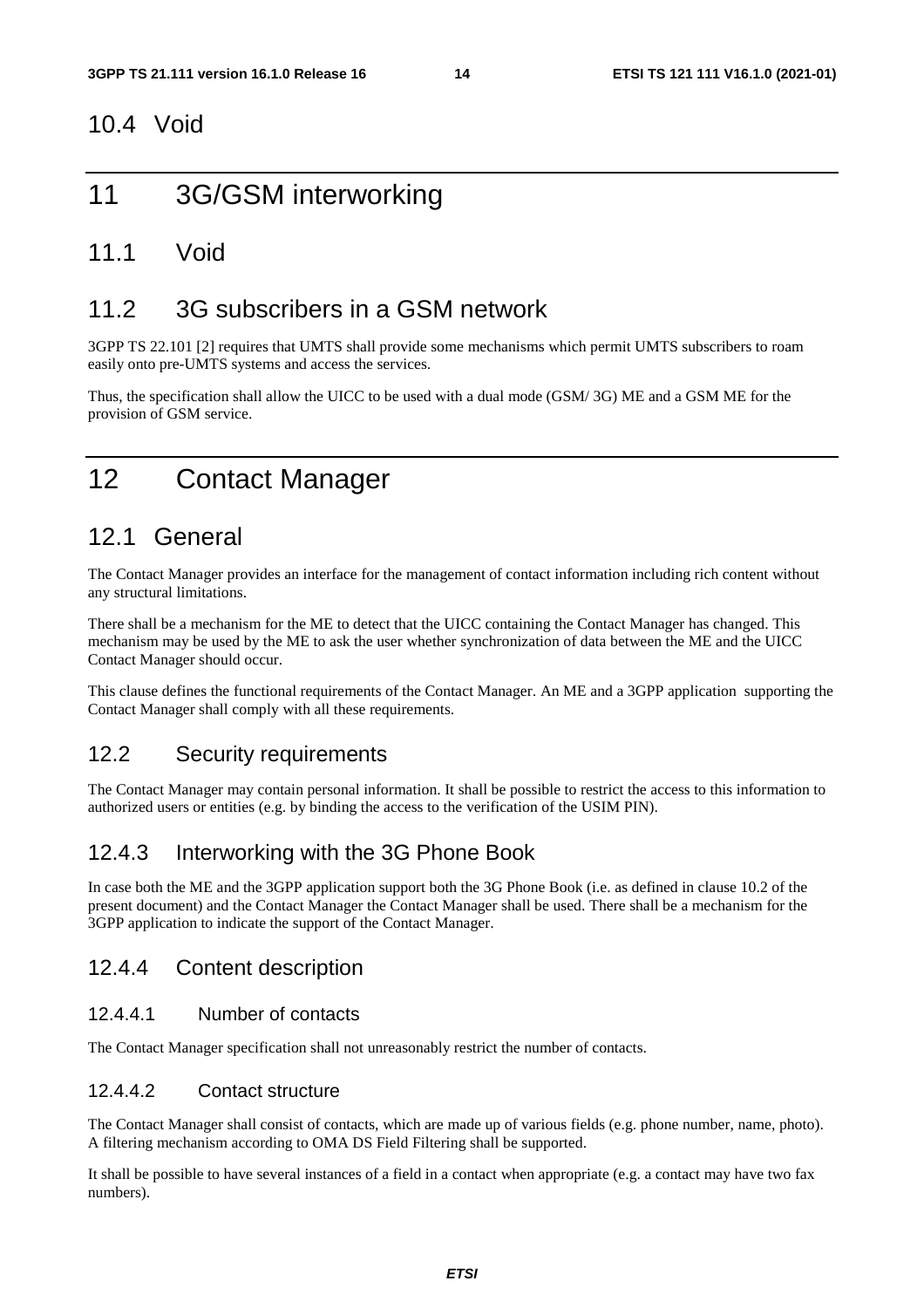An extensible coding scheme shall be defined which allows to describe a contact including all its fields. An existing scheme (e.g. "vcard") shall be used, if appropriate.

A minimum set of field types recognised by the 3GPP application and the ME shall be defined (e.g. name, phone number, URL, Email address, address, sound, pictures, notes).

It shall be possible to store and associate multimedia information (stored on the 3GPP application) with a contact (e.g. photo, logo, video, ring tone, voice tag).

It shall be possible to associate an icon or a label to each contact field type (e.g. associate an icon representing a phone to the number field. "Home address" could be configured as the label of the "mailing address" field type).

It shall be possible to configure the structure and the display order of the contact fields (e.g. first name then Instant Messaging address then number, etc) depending on ME capabilities.

#### 12.4.4.3 Group management

It shall be possible to define new groups (e.g. My Tennis Club).

It shall be possible to pre-define groups (e.g. Friend, Work, Family and VIP).

It shall be possible to store and associate multimedia information (stored on the 3GPP application) with a group (e.g. photo, logo, video, ring tone, icon).

It shall be possible to bind contacts to one or several groups.

#### 12.4.4.4 User Action Management

It shall be possible to configure a list of possible actions that could be proposed to the user when the contact is selected (e.g. Launch Browser, Send SMS, Send MMS, Instant messaging, Make a voice over IP call, Make a video call, Make a conference call, Game player, Send Email).

#### 12.4.5 Interface capabilities description

An external and an internal interface to the Contact Manager shall be defined.

The external interface between the Contact Manager and a UICC external entity, i.e. the ME, shall rely on a transport protocol layer that is independent of the physical interface (i.e. the ISO interface and the new high-speed interface). This is to allow the definition of one solution that can use either the existing ISO interface or the new high-speed interface. The external interface definition shall also ease interfacing the PC applications with the Contact Manager.

Both the ME and the UICC shall be capable of initiating contact information synchronization based on a configurable policy.The internal interface allows other UICC resident applications to access the Contact Manager e.g. through a dedicated API. This enables the creation of additional services utilizing the Contact Manager data and properties. There shall be a mechanism for the user to allow or prevent remote access to the Contact Manager.

The external and internal interface shall provide means to:

- identify Contact Manager capabilities
- perform the following operations on a contact or a group: create, retrieve, modify, delete, search

In addition the internal interface shall provide mechanisms to:

- register/deregister an UICC resident application to the Contact Manager.
- allow a resident UICC application to access Contact Manager data and properties based on user permission.

- allow the Contact Manager to notify events to registered UICC application and to pass event related information when applicable. Events notifying the applications shall include:

- contact information is modified locally
- contact information is modified remotely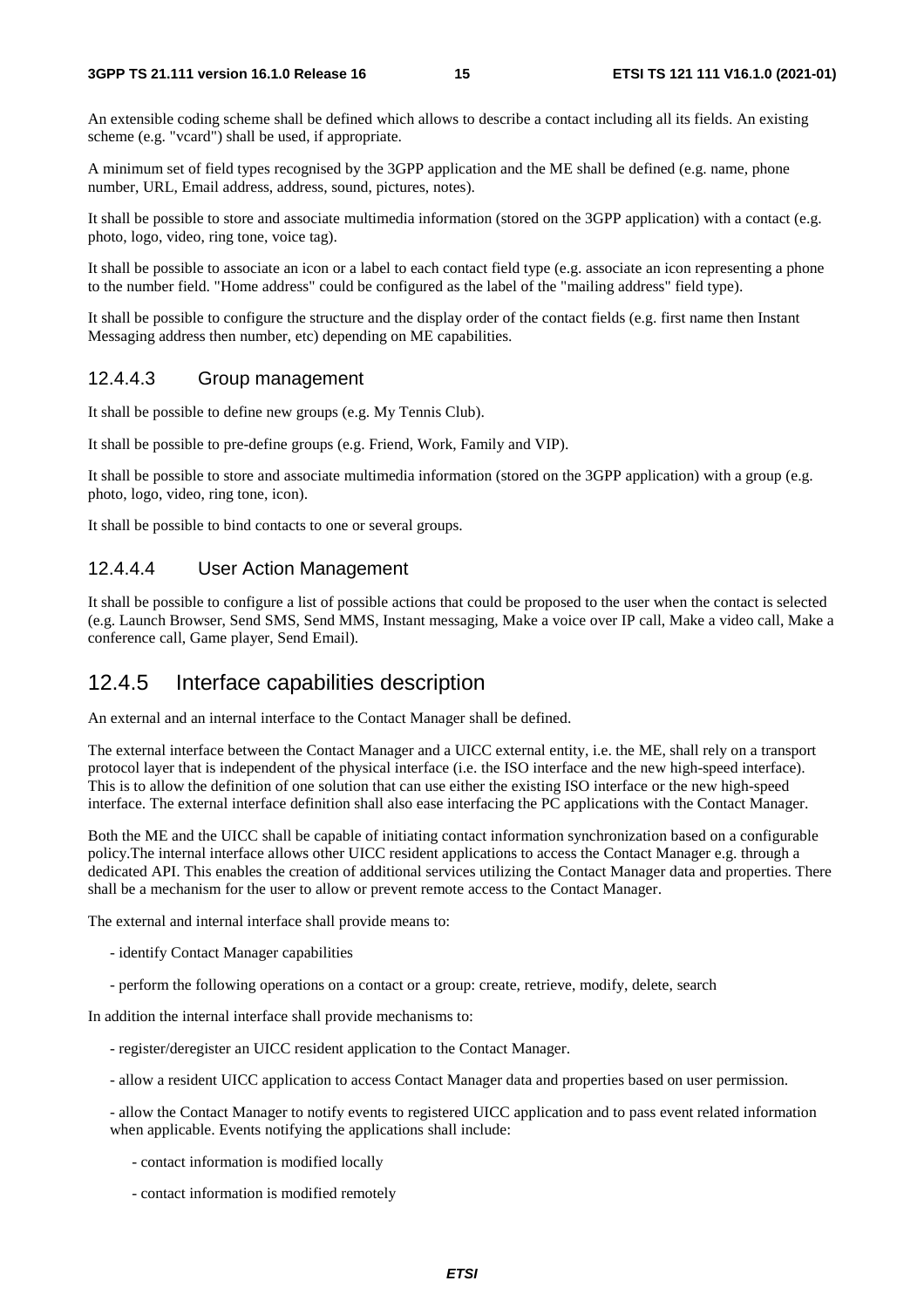- change of contact manager configuration

### 12.4.6 Efficient browsing and searching

The Contact Manager interfaces should allow efficient searching and browsing of the contacts (i.e. the user experience browsing the Contact Manager should be acceptable).

### 12.4.7 Associated services

#### 12.4.7.1 Memory management

It shall be possible to determine the number of stored contacts and the amount of the available and used Contact Manager memory.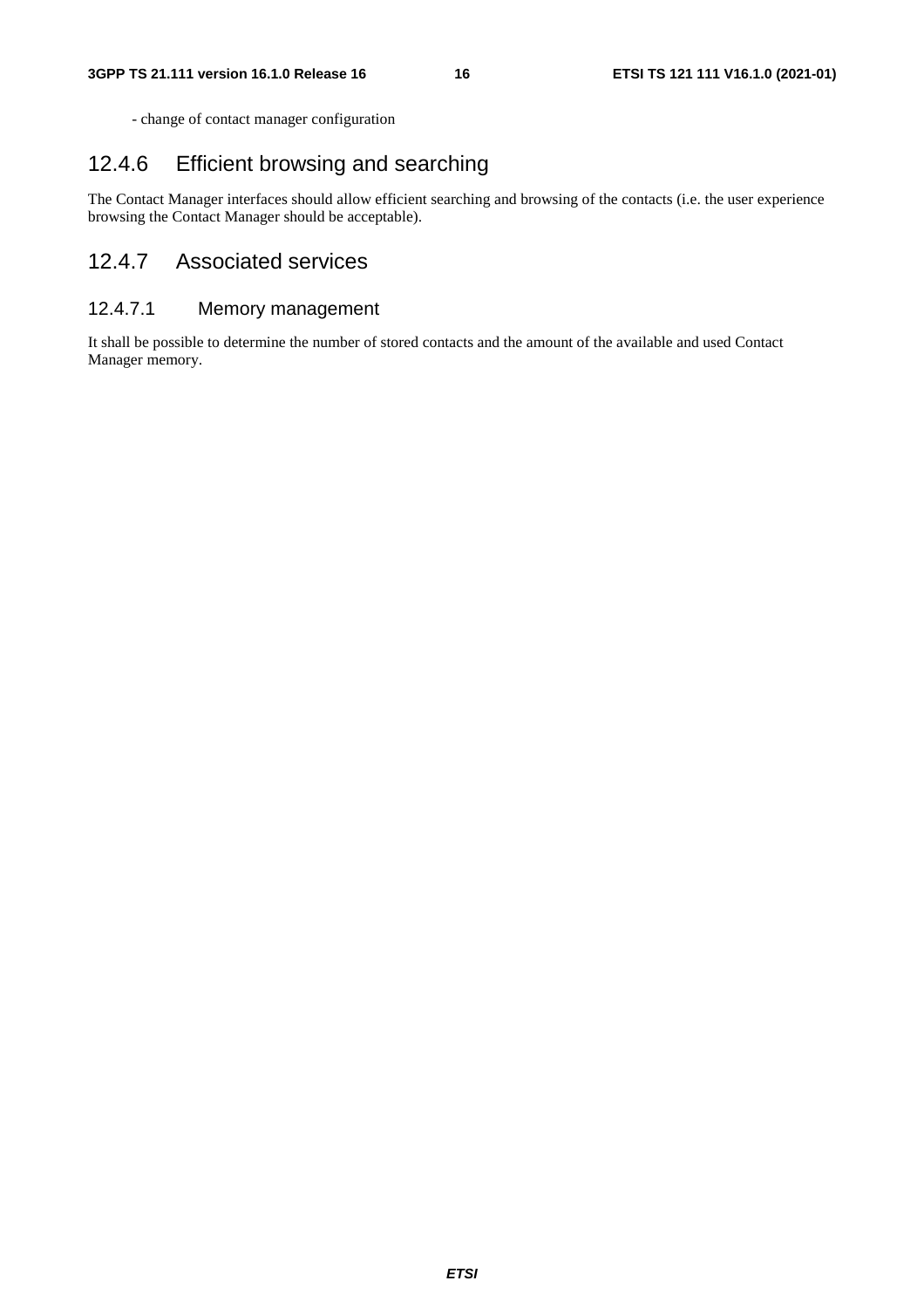# Annex A (informative): Change history

The table below indicates all change requests that have been incorporated into the present document since it was initially approved by 3GPP TSG T and subsequently 3GPP TSG CT.

| 1999-06<br>TP-03<br>TP-99085<br>Draft specification first approved at TSG-T #3<br>3.0.0<br><b>TP-06</b><br>1999-12<br>TP-99255<br>References to new specifications and editorial changes<br>001<br>D<br>3.0.1<br>$\overline{F}$<br>2000-04<br><b>TP-07</b><br>TP-000017<br>002<br>Location of the UIA (3GPP integrity algorithm) aligned with 33.102<br>3.1.0<br><b>TP-08</b><br>TP-000097<br>Clarification of USIM application selection<br>2000-07<br>003<br>F<br>3.2.0<br>TP-000097<br>F<br>Alignment with 33.102: removal of Enhanced User Identity<br>004<br>Confidentiality (EUIC) from R99<br>F<br><b>TP-09</b><br>2000-10<br>TP-000150<br>005<br>Partial AID selection requirements<br>3.3.0<br><b>TP-11</b><br>Issued as version 4.0.0 in order to create a complete set of<br>2001-03<br>4.0.0<br>$\overline{a}$<br>specifications for release 4. The contents of version 4.0.0 are<br>identical to the contents of version 3.3.0<br>$TP-16$<br>2002-06<br>Issued as version 5.0.0 in order to create a complete set of<br>5.0.0<br>$\blacksquare$<br>specifications for release 5. The contents of version 5.0.0 are<br>identical to the contents of version 4.0.0<br>2002-09<br><b>TP-17</b><br>Clarification on the use of the USIM and the SIM<br>TP-020208<br>009<br>5.1.0<br>A<br>2004-03<br><b>TP-23</b><br>TP-040023<br>Update with respect to the third form factor and removal of an<br>6.0.0<br>010<br>C<br>unused reference<br><b>TP-24</b><br>TP-040100<br>011<br>Release 6 alignment<br>2004-06<br>D<br>6.1.0<br>2005-06<br><b>CT-28</b><br>CP-050136<br>015<br>ISO/IEC 7816-Series Revision<br>6.2.0<br>A<br>CT-32<br>2006-05<br>CP-060349<br>0017<br>F<br>Review of TS 21.111, USIM and IC Card Requirements<br>6.3.0<br>1<br>$2006 - 09$<br>CT-33<br>action item<br>MCC to raise spec to Rel-7<br>7.0.0<br>$\mathbf{r}$<br>$CT-35$<br>CP-070070 0019<br>$\overline{2}$<br>Requirements for the Enhanced USIM phonebook<br>2007-03<br>B<br>8.0.0<br>2007-10<br>Editorial correction to cover page<br>8.0.1<br>Completion of the requirements for the Enhanced USIM<br>CP-070839 0020<br>2007-12<br>CT-38<br>2<br>B<br>8.1.0<br>phonebook<br>Renaming of the feature to Contact Manager.<br>Contact Manager moved to a dedicated clause<br>CT-40<br>CP-080384<br>$\overline{2}$<br>F<br>2008-05<br>0023<br>Update and correct references and pointers to references<br>8.2.0<br>F<br>CP-091042<br>$\overline{2}$<br>2009-12<br>CT-46<br>0025<br>References update<br>8.3.0<br>Upgrade of the specification to Rel-9<br>2009-12<br>CT-46<br>9.0.0<br>$\blacksquare$<br>$\blacksquare$<br>$\blacksquare$<br>2011-03<br>SP-51<br>Upgrade of the specification to Rel-10<br>10.0.0<br>$\mathbf{r}$<br>$\blacksquare$<br>$\blacksquare$<br>$SP-57$<br>2012-09<br>Upgrade of the specification to Rel-11<br>11.0.0<br>$\blacksquare$<br>$\blacksquare$<br>Remove hidden text<br>2012-10<br>11.0.1<br>$\mathbf{r}$<br>$\sim$<br>$\blacksquare$<br>$\blacksquare$<br>2014-10<br>SP-65<br>Upgrade of the specification to Rel-12<br>12.0.0<br>$\blacksquare$<br>$\blacksquare$<br>$\blacksquare$<br>$\blacksquare$<br>Upgrade to Rel-13<br>2015-12<br>13.0.0<br>2016-12<br>CT-74<br>CP-160789<br>Usage of non-removable UICC<br>14.0.0<br>0027<br>1<br>B<br>$\overline{2}$<br>CT-77<br>CP-172064<br>C<br>2017-09<br>0028<br>Support for two voltage classes<br>14.1.0<br>Mandating only single voltage class support for MEs supporting<br>2018-03<br>CT-79<br>CP-180130<br>$\overline{1}$<br>B<br>15.0.0<br>0029<br>NG-RAN.<br>F<br>Correction on implementation of CR0029<br>2018-06<br>CT-80<br>CP-181158 0030<br>15.1.0<br>$\blacksquare$<br>2018-07<br>Correction to logo, version and date on cover page<br>15.1.1<br>Update to Rel-16 version (MCC)<br>2020-07<br>16.0.0<br>$\blacksquare$<br>$\blacksquare$ | <b>Date</b> | TSG#  | <b>TSG Doc.</b> | <b>CR</b> | <b>Rev</b> | Cat | <b>Subject/Comment</b>                                         | <b>New</b> |
|-------------------------------------------------------------------------------------------------------------------------------------------------------------------------------------------------------------------------------------------------------------------------------------------------------------------------------------------------------------------------------------------------------------------------------------------------------------------------------------------------------------------------------------------------------------------------------------------------------------------------------------------------------------------------------------------------------------------------------------------------------------------------------------------------------------------------------------------------------------------------------------------------------------------------------------------------------------------------------------------------------------------------------------------------------------------------------------------------------------------------------------------------------------------------------------------------------------------------------------------------------------------------------------------------------------------------------------------------------------------------------------------------------------------------------------------------------------------------------------------------------------------------------------------------------------------------------------------------------------------------------------------------------------------------------------------------------------------------------------------------------------------------------------------------------------------------------------------------------------------------------------------------------------------------------------------------------------------------------------------------------------------------------------------------------------------------------------------------------------------------------------------------------------------------------------------------------------------------------------------------------------------------------------------------------------------------------------------------------------------------------------------------------------------------------------------------------------------------------------------------------------------------------------------------------------------------------------------------------------------------------------------------------------------------------------------------------------------------------------------------------------------------------------------------------------------------------------------------------------------------------------------------------------------------------------------------------------------------------------------------------------------------------------------------------------------------------------------------------------------------------------------------------------------------------------------------------------------------------------------------------------------------------------------------------------------------------------------------------------------------------------------------------------------------------------------------------------------------------------------------------------------------------------------------------------------------------------------------------------------------------------------------------------------------------------------------------------------------------------------------------------------------------------------------------------------------------------|-------------|-------|-----------------|-----------|------------|-----|----------------------------------------------------------------|------------|
|                                                                                                                                                                                                                                                                                                                                                                                                                                                                                                                                                                                                                                                                                                                                                                                                                                                                                                                                                                                                                                                                                                                                                                                                                                                                                                                                                                                                                                                                                                                                                                                                                                                                                                                                                                                                                                                                                                                                                                                                                                                                                                                                                                                                                                                                                                                                                                                                                                                                                                                                                                                                                                                                                                                                                                                                                                                                                                                                                                                                                                                                                                                                                                                                                                                                                                                                                                                                                                                                                                                                                                                                                                                                                                                                                                                                                                     |             |       |                 |           |            |     |                                                                |            |
|                                                                                                                                                                                                                                                                                                                                                                                                                                                                                                                                                                                                                                                                                                                                                                                                                                                                                                                                                                                                                                                                                                                                                                                                                                                                                                                                                                                                                                                                                                                                                                                                                                                                                                                                                                                                                                                                                                                                                                                                                                                                                                                                                                                                                                                                                                                                                                                                                                                                                                                                                                                                                                                                                                                                                                                                                                                                                                                                                                                                                                                                                                                                                                                                                                                                                                                                                                                                                                                                                                                                                                                                                                                                                                                                                                                                                                     |             |       |                 |           |            |     |                                                                |            |
|                                                                                                                                                                                                                                                                                                                                                                                                                                                                                                                                                                                                                                                                                                                                                                                                                                                                                                                                                                                                                                                                                                                                                                                                                                                                                                                                                                                                                                                                                                                                                                                                                                                                                                                                                                                                                                                                                                                                                                                                                                                                                                                                                                                                                                                                                                                                                                                                                                                                                                                                                                                                                                                                                                                                                                                                                                                                                                                                                                                                                                                                                                                                                                                                                                                                                                                                                                                                                                                                                                                                                                                                                                                                                                                                                                                                                                     |             |       |                 |           |            |     |                                                                |            |
|                                                                                                                                                                                                                                                                                                                                                                                                                                                                                                                                                                                                                                                                                                                                                                                                                                                                                                                                                                                                                                                                                                                                                                                                                                                                                                                                                                                                                                                                                                                                                                                                                                                                                                                                                                                                                                                                                                                                                                                                                                                                                                                                                                                                                                                                                                                                                                                                                                                                                                                                                                                                                                                                                                                                                                                                                                                                                                                                                                                                                                                                                                                                                                                                                                                                                                                                                                                                                                                                                                                                                                                                                                                                                                                                                                                                                                     |             |       |                 |           |            |     |                                                                |            |
|                                                                                                                                                                                                                                                                                                                                                                                                                                                                                                                                                                                                                                                                                                                                                                                                                                                                                                                                                                                                                                                                                                                                                                                                                                                                                                                                                                                                                                                                                                                                                                                                                                                                                                                                                                                                                                                                                                                                                                                                                                                                                                                                                                                                                                                                                                                                                                                                                                                                                                                                                                                                                                                                                                                                                                                                                                                                                                                                                                                                                                                                                                                                                                                                                                                                                                                                                                                                                                                                                                                                                                                                                                                                                                                                                                                                                                     |             |       |                 |           |            |     |                                                                |            |
|                                                                                                                                                                                                                                                                                                                                                                                                                                                                                                                                                                                                                                                                                                                                                                                                                                                                                                                                                                                                                                                                                                                                                                                                                                                                                                                                                                                                                                                                                                                                                                                                                                                                                                                                                                                                                                                                                                                                                                                                                                                                                                                                                                                                                                                                                                                                                                                                                                                                                                                                                                                                                                                                                                                                                                                                                                                                                                                                                                                                                                                                                                                                                                                                                                                                                                                                                                                                                                                                                                                                                                                                                                                                                                                                                                                                                                     |             |       |                 |           |            |     |                                                                |            |
|                                                                                                                                                                                                                                                                                                                                                                                                                                                                                                                                                                                                                                                                                                                                                                                                                                                                                                                                                                                                                                                                                                                                                                                                                                                                                                                                                                                                                                                                                                                                                                                                                                                                                                                                                                                                                                                                                                                                                                                                                                                                                                                                                                                                                                                                                                                                                                                                                                                                                                                                                                                                                                                                                                                                                                                                                                                                                                                                                                                                                                                                                                                                                                                                                                                                                                                                                                                                                                                                                                                                                                                                                                                                                                                                                                                                                                     |             |       |                 |           |            |     |                                                                |            |
|                                                                                                                                                                                                                                                                                                                                                                                                                                                                                                                                                                                                                                                                                                                                                                                                                                                                                                                                                                                                                                                                                                                                                                                                                                                                                                                                                                                                                                                                                                                                                                                                                                                                                                                                                                                                                                                                                                                                                                                                                                                                                                                                                                                                                                                                                                                                                                                                                                                                                                                                                                                                                                                                                                                                                                                                                                                                                                                                                                                                                                                                                                                                                                                                                                                                                                                                                                                                                                                                                                                                                                                                                                                                                                                                                                                                                                     |             |       |                 |           |            |     |                                                                |            |
|                                                                                                                                                                                                                                                                                                                                                                                                                                                                                                                                                                                                                                                                                                                                                                                                                                                                                                                                                                                                                                                                                                                                                                                                                                                                                                                                                                                                                                                                                                                                                                                                                                                                                                                                                                                                                                                                                                                                                                                                                                                                                                                                                                                                                                                                                                                                                                                                                                                                                                                                                                                                                                                                                                                                                                                                                                                                                                                                                                                                                                                                                                                                                                                                                                                                                                                                                                                                                                                                                                                                                                                                                                                                                                                                                                                                                                     |             |       |                 |           |            |     |                                                                |            |
|                                                                                                                                                                                                                                                                                                                                                                                                                                                                                                                                                                                                                                                                                                                                                                                                                                                                                                                                                                                                                                                                                                                                                                                                                                                                                                                                                                                                                                                                                                                                                                                                                                                                                                                                                                                                                                                                                                                                                                                                                                                                                                                                                                                                                                                                                                                                                                                                                                                                                                                                                                                                                                                                                                                                                                                                                                                                                                                                                                                                                                                                                                                                                                                                                                                                                                                                                                                                                                                                                                                                                                                                                                                                                                                                                                                                                                     |             |       |                 |           |            |     |                                                                |            |
|                                                                                                                                                                                                                                                                                                                                                                                                                                                                                                                                                                                                                                                                                                                                                                                                                                                                                                                                                                                                                                                                                                                                                                                                                                                                                                                                                                                                                                                                                                                                                                                                                                                                                                                                                                                                                                                                                                                                                                                                                                                                                                                                                                                                                                                                                                                                                                                                                                                                                                                                                                                                                                                                                                                                                                                                                                                                                                                                                                                                                                                                                                                                                                                                                                                                                                                                                                                                                                                                                                                                                                                                                                                                                                                                                                                                                                     |             |       |                 |           |            |     |                                                                |            |
|                                                                                                                                                                                                                                                                                                                                                                                                                                                                                                                                                                                                                                                                                                                                                                                                                                                                                                                                                                                                                                                                                                                                                                                                                                                                                                                                                                                                                                                                                                                                                                                                                                                                                                                                                                                                                                                                                                                                                                                                                                                                                                                                                                                                                                                                                                                                                                                                                                                                                                                                                                                                                                                                                                                                                                                                                                                                                                                                                                                                                                                                                                                                                                                                                                                                                                                                                                                                                                                                                                                                                                                                                                                                                                                                                                                                                                     |             |       |                 |           |            |     |                                                                |            |
|                                                                                                                                                                                                                                                                                                                                                                                                                                                                                                                                                                                                                                                                                                                                                                                                                                                                                                                                                                                                                                                                                                                                                                                                                                                                                                                                                                                                                                                                                                                                                                                                                                                                                                                                                                                                                                                                                                                                                                                                                                                                                                                                                                                                                                                                                                                                                                                                                                                                                                                                                                                                                                                                                                                                                                                                                                                                                                                                                                                                                                                                                                                                                                                                                                                                                                                                                                                                                                                                                                                                                                                                                                                                                                                                                                                                                                     |             |       |                 |           |            |     |                                                                |            |
|                                                                                                                                                                                                                                                                                                                                                                                                                                                                                                                                                                                                                                                                                                                                                                                                                                                                                                                                                                                                                                                                                                                                                                                                                                                                                                                                                                                                                                                                                                                                                                                                                                                                                                                                                                                                                                                                                                                                                                                                                                                                                                                                                                                                                                                                                                                                                                                                                                                                                                                                                                                                                                                                                                                                                                                                                                                                                                                                                                                                                                                                                                                                                                                                                                                                                                                                                                                                                                                                                                                                                                                                                                                                                                                                                                                                                                     |             |       |                 |           |            |     |                                                                |            |
|                                                                                                                                                                                                                                                                                                                                                                                                                                                                                                                                                                                                                                                                                                                                                                                                                                                                                                                                                                                                                                                                                                                                                                                                                                                                                                                                                                                                                                                                                                                                                                                                                                                                                                                                                                                                                                                                                                                                                                                                                                                                                                                                                                                                                                                                                                                                                                                                                                                                                                                                                                                                                                                                                                                                                                                                                                                                                                                                                                                                                                                                                                                                                                                                                                                                                                                                                                                                                                                                                                                                                                                                                                                                                                                                                                                                                                     |             |       |                 |           |            |     |                                                                |            |
|                                                                                                                                                                                                                                                                                                                                                                                                                                                                                                                                                                                                                                                                                                                                                                                                                                                                                                                                                                                                                                                                                                                                                                                                                                                                                                                                                                                                                                                                                                                                                                                                                                                                                                                                                                                                                                                                                                                                                                                                                                                                                                                                                                                                                                                                                                                                                                                                                                                                                                                                                                                                                                                                                                                                                                                                                                                                                                                                                                                                                                                                                                                                                                                                                                                                                                                                                                                                                                                                                                                                                                                                                                                                                                                                                                                                                                     |             |       |                 |           |            |     |                                                                |            |
|                                                                                                                                                                                                                                                                                                                                                                                                                                                                                                                                                                                                                                                                                                                                                                                                                                                                                                                                                                                                                                                                                                                                                                                                                                                                                                                                                                                                                                                                                                                                                                                                                                                                                                                                                                                                                                                                                                                                                                                                                                                                                                                                                                                                                                                                                                                                                                                                                                                                                                                                                                                                                                                                                                                                                                                                                                                                                                                                                                                                                                                                                                                                                                                                                                                                                                                                                                                                                                                                                                                                                                                                                                                                                                                                                                                                                                     |             |       |                 |           |            |     |                                                                |            |
|                                                                                                                                                                                                                                                                                                                                                                                                                                                                                                                                                                                                                                                                                                                                                                                                                                                                                                                                                                                                                                                                                                                                                                                                                                                                                                                                                                                                                                                                                                                                                                                                                                                                                                                                                                                                                                                                                                                                                                                                                                                                                                                                                                                                                                                                                                                                                                                                                                                                                                                                                                                                                                                                                                                                                                                                                                                                                                                                                                                                                                                                                                                                                                                                                                                                                                                                                                                                                                                                                                                                                                                                                                                                                                                                                                                                                                     |             |       |                 |           |            |     |                                                                |            |
|                                                                                                                                                                                                                                                                                                                                                                                                                                                                                                                                                                                                                                                                                                                                                                                                                                                                                                                                                                                                                                                                                                                                                                                                                                                                                                                                                                                                                                                                                                                                                                                                                                                                                                                                                                                                                                                                                                                                                                                                                                                                                                                                                                                                                                                                                                                                                                                                                                                                                                                                                                                                                                                                                                                                                                                                                                                                                                                                                                                                                                                                                                                                                                                                                                                                                                                                                                                                                                                                                                                                                                                                                                                                                                                                                                                                                                     |             |       |                 |           |            |     |                                                                |            |
|                                                                                                                                                                                                                                                                                                                                                                                                                                                                                                                                                                                                                                                                                                                                                                                                                                                                                                                                                                                                                                                                                                                                                                                                                                                                                                                                                                                                                                                                                                                                                                                                                                                                                                                                                                                                                                                                                                                                                                                                                                                                                                                                                                                                                                                                                                                                                                                                                                                                                                                                                                                                                                                                                                                                                                                                                                                                                                                                                                                                                                                                                                                                                                                                                                                                                                                                                                                                                                                                                                                                                                                                                                                                                                                                                                                                                                     |             |       |                 |           |            |     |                                                                |            |
|                                                                                                                                                                                                                                                                                                                                                                                                                                                                                                                                                                                                                                                                                                                                                                                                                                                                                                                                                                                                                                                                                                                                                                                                                                                                                                                                                                                                                                                                                                                                                                                                                                                                                                                                                                                                                                                                                                                                                                                                                                                                                                                                                                                                                                                                                                                                                                                                                                                                                                                                                                                                                                                                                                                                                                                                                                                                                                                                                                                                                                                                                                                                                                                                                                                                                                                                                                                                                                                                                                                                                                                                                                                                                                                                                                                                                                     |             |       |                 |           |            |     |                                                                |            |
|                                                                                                                                                                                                                                                                                                                                                                                                                                                                                                                                                                                                                                                                                                                                                                                                                                                                                                                                                                                                                                                                                                                                                                                                                                                                                                                                                                                                                                                                                                                                                                                                                                                                                                                                                                                                                                                                                                                                                                                                                                                                                                                                                                                                                                                                                                                                                                                                                                                                                                                                                                                                                                                                                                                                                                                                                                                                                                                                                                                                                                                                                                                                                                                                                                                                                                                                                                                                                                                                                                                                                                                                                                                                                                                                                                                                                                     |             |       |                 |           |            |     |                                                                |            |
|                                                                                                                                                                                                                                                                                                                                                                                                                                                                                                                                                                                                                                                                                                                                                                                                                                                                                                                                                                                                                                                                                                                                                                                                                                                                                                                                                                                                                                                                                                                                                                                                                                                                                                                                                                                                                                                                                                                                                                                                                                                                                                                                                                                                                                                                                                                                                                                                                                                                                                                                                                                                                                                                                                                                                                                                                                                                                                                                                                                                                                                                                                                                                                                                                                                                                                                                                                                                                                                                                                                                                                                                                                                                                                                                                                                                                                     |             |       |                 |           |            |     |                                                                |            |
|                                                                                                                                                                                                                                                                                                                                                                                                                                                                                                                                                                                                                                                                                                                                                                                                                                                                                                                                                                                                                                                                                                                                                                                                                                                                                                                                                                                                                                                                                                                                                                                                                                                                                                                                                                                                                                                                                                                                                                                                                                                                                                                                                                                                                                                                                                                                                                                                                                                                                                                                                                                                                                                                                                                                                                                                                                                                                                                                                                                                                                                                                                                                                                                                                                                                                                                                                                                                                                                                                                                                                                                                                                                                                                                                                                                                                                     |             |       |                 |           |            |     |                                                                |            |
|                                                                                                                                                                                                                                                                                                                                                                                                                                                                                                                                                                                                                                                                                                                                                                                                                                                                                                                                                                                                                                                                                                                                                                                                                                                                                                                                                                                                                                                                                                                                                                                                                                                                                                                                                                                                                                                                                                                                                                                                                                                                                                                                                                                                                                                                                                                                                                                                                                                                                                                                                                                                                                                                                                                                                                                                                                                                                                                                                                                                                                                                                                                                                                                                                                                                                                                                                                                                                                                                                                                                                                                                                                                                                                                                                                                                                                     |             |       |                 |           |            |     |                                                                |            |
|                                                                                                                                                                                                                                                                                                                                                                                                                                                                                                                                                                                                                                                                                                                                                                                                                                                                                                                                                                                                                                                                                                                                                                                                                                                                                                                                                                                                                                                                                                                                                                                                                                                                                                                                                                                                                                                                                                                                                                                                                                                                                                                                                                                                                                                                                                                                                                                                                                                                                                                                                                                                                                                                                                                                                                                                                                                                                                                                                                                                                                                                                                                                                                                                                                                                                                                                                                                                                                                                                                                                                                                                                                                                                                                                                                                                                                     |             |       |                 |           |            |     |                                                                |            |
|                                                                                                                                                                                                                                                                                                                                                                                                                                                                                                                                                                                                                                                                                                                                                                                                                                                                                                                                                                                                                                                                                                                                                                                                                                                                                                                                                                                                                                                                                                                                                                                                                                                                                                                                                                                                                                                                                                                                                                                                                                                                                                                                                                                                                                                                                                                                                                                                                                                                                                                                                                                                                                                                                                                                                                                                                                                                                                                                                                                                                                                                                                                                                                                                                                                                                                                                                                                                                                                                                                                                                                                                                                                                                                                                                                                                                                     |             |       |                 |           |            |     |                                                                |            |
|                                                                                                                                                                                                                                                                                                                                                                                                                                                                                                                                                                                                                                                                                                                                                                                                                                                                                                                                                                                                                                                                                                                                                                                                                                                                                                                                                                                                                                                                                                                                                                                                                                                                                                                                                                                                                                                                                                                                                                                                                                                                                                                                                                                                                                                                                                                                                                                                                                                                                                                                                                                                                                                                                                                                                                                                                                                                                                                                                                                                                                                                                                                                                                                                                                                                                                                                                                                                                                                                                                                                                                                                                                                                                                                                                                                                                                     |             |       |                 |           |            |     |                                                                |            |
|                                                                                                                                                                                                                                                                                                                                                                                                                                                                                                                                                                                                                                                                                                                                                                                                                                                                                                                                                                                                                                                                                                                                                                                                                                                                                                                                                                                                                                                                                                                                                                                                                                                                                                                                                                                                                                                                                                                                                                                                                                                                                                                                                                                                                                                                                                                                                                                                                                                                                                                                                                                                                                                                                                                                                                                                                                                                                                                                                                                                                                                                                                                                                                                                                                                                                                                                                                                                                                                                                                                                                                                                                                                                                                                                                                                                                                     |             |       |                 |           |            |     |                                                                |            |
|                                                                                                                                                                                                                                                                                                                                                                                                                                                                                                                                                                                                                                                                                                                                                                                                                                                                                                                                                                                                                                                                                                                                                                                                                                                                                                                                                                                                                                                                                                                                                                                                                                                                                                                                                                                                                                                                                                                                                                                                                                                                                                                                                                                                                                                                                                                                                                                                                                                                                                                                                                                                                                                                                                                                                                                                                                                                                                                                                                                                                                                                                                                                                                                                                                                                                                                                                                                                                                                                                                                                                                                                                                                                                                                                                                                                                                     |             |       |                 |           |            |     |                                                                |            |
|                                                                                                                                                                                                                                                                                                                                                                                                                                                                                                                                                                                                                                                                                                                                                                                                                                                                                                                                                                                                                                                                                                                                                                                                                                                                                                                                                                                                                                                                                                                                                                                                                                                                                                                                                                                                                                                                                                                                                                                                                                                                                                                                                                                                                                                                                                                                                                                                                                                                                                                                                                                                                                                                                                                                                                                                                                                                                                                                                                                                                                                                                                                                                                                                                                                                                                                                                                                                                                                                                                                                                                                                                                                                                                                                                                                                                                     |             |       |                 |           |            |     |                                                                |            |
|                                                                                                                                                                                                                                                                                                                                                                                                                                                                                                                                                                                                                                                                                                                                                                                                                                                                                                                                                                                                                                                                                                                                                                                                                                                                                                                                                                                                                                                                                                                                                                                                                                                                                                                                                                                                                                                                                                                                                                                                                                                                                                                                                                                                                                                                                                                                                                                                                                                                                                                                                                                                                                                                                                                                                                                                                                                                                                                                                                                                                                                                                                                                                                                                                                                                                                                                                                                                                                                                                                                                                                                                                                                                                                                                                                                                                                     |             |       |                 |           |            |     |                                                                |            |
|                                                                                                                                                                                                                                                                                                                                                                                                                                                                                                                                                                                                                                                                                                                                                                                                                                                                                                                                                                                                                                                                                                                                                                                                                                                                                                                                                                                                                                                                                                                                                                                                                                                                                                                                                                                                                                                                                                                                                                                                                                                                                                                                                                                                                                                                                                                                                                                                                                                                                                                                                                                                                                                                                                                                                                                                                                                                                                                                                                                                                                                                                                                                                                                                                                                                                                                                                                                                                                                                                                                                                                                                                                                                                                                                                                                                                                     |             |       |                 |           |            |     |                                                                |            |
|                                                                                                                                                                                                                                                                                                                                                                                                                                                                                                                                                                                                                                                                                                                                                                                                                                                                                                                                                                                                                                                                                                                                                                                                                                                                                                                                                                                                                                                                                                                                                                                                                                                                                                                                                                                                                                                                                                                                                                                                                                                                                                                                                                                                                                                                                                                                                                                                                                                                                                                                                                                                                                                                                                                                                                                                                                                                                                                                                                                                                                                                                                                                                                                                                                                                                                                                                                                                                                                                                                                                                                                                                                                                                                                                                                                                                                     |             |       |                 |           |            |     |                                                                |            |
|                                                                                                                                                                                                                                                                                                                                                                                                                                                                                                                                                                                                                                                                                                                                                                                                                                                                                                                                                                                                                                                                                                                                                                                                                                                                                                                                                                                                                                                                                                                                                                                                                                                                                                                                                                                                                                                                                                                                                                                                                                                                                                                                                                                                                                                                                                                                                                                                                                                                                                                                                                                                                                                                                                                                                                                                                                                                                                                                                                                                                                                                                                                                                                                                                                                                                                                                                                                                                                                                                                                                                                                                                                                                                                                                                                                                                                     |             |       |                 |           |            |     |                                                                |            |
|                                                                                                                                                                                                                                                                                                                                                                                                                                                                                                                                                                                                                                                                                                                                                                                                                                                                                                                                                                                                                                                                                                                                                                                                                                                                                                                                                                                                                                                                                                                                                                                                                                                                                                                                                                                                                                                                                                                                                                                                                                                                                                                                                                                                                                                                                                                                                                                                                                                                                                                                                                                                                                                                                                                                                                                                                                                                                                                                                                                                                                                                                                                                                                                                                                                                                                                                                                                                                                                                                                                                                                                                                                                                                                                                                                                                                                     |             |       |                 |           |            |     |                                                                |            |
|                                                                                                                                                                                                                                                                                                                                                                                                                                                                                                                                                                                                                                                                                                                                                                                                                                                                                                                                                                                                                                                                                                                                                                                                                                                                                                                                                                                                                                                                                                                                                                                                                                                                                                                                                                                                                                                                                                                                                                                                                                                                                                                                                                                                                                                                                                                                                                                                                                                                                                                                                                                                                                                                                                                                                                                                                                                                                                                                                                                                                                                                                                                                                                                                                                                                                                                                                                                                                                                                                                                                                                                                                                                                                                                                                                                                                                     |             |       |                 |           |            |     |                                                                |            |
|                                                                                                                                                                                                                                                                                                                                                                                                                                                                                                                                                                                                                                                                                                                                                                                                                                                                                                                                                                                                                                                                                                                                                                                                                                                                                                                                                                                                                                                                                                                                                                                                                                                                                                                                                                                                                                                                                                                                                                                                                                                                                                                                                                                                                                                                                                                                                                                                                                                                                                                                                                                                                                                                                                                                                                                                                                                                                                                                                                                                                                                                                                                                                                                                                                                                                                                                                                                                                                                                                                                                                                                                                                                                                                                                                                                                                                     |             |       |                 |           |            |     |                                                                |            |
|                                                                                                                                                                                                                                                                                                                                                                                                                                                                                                                                                                                                                                                                                                                                                                                                                                                                                                                                                                                                                                                                                                                                                                                                                                                                                                                                                                                                                                                                                                                                                                                                                                                                                                                                                                                                                                                                                                                                                                                                                                                                                                                                                                                                                                                                                                                                                                                                                                                                                                                                                                                                                                                                                                                                                                                                                                                                                                                                                                                                                                                                                                                                                                                                                                                                                                                                                                                                                                                                                                                                                                                                                                                                                                                                                                                                                                     |             |       |                 |           |            |     |                                                                |            |
|                                                                                                                                                                                                                                                                                                                                                                                                                                                                                                                                                                                                                                                                                                                                                                                                                                                                                                                                                                                                                                                                                                                                                                                                                                                                                                                                                                                                                                                                                                                                                                                                                                                                                                                                                                                                                                                                                                                                                                                                                                                                                                                                                                                                                                                                                                                                                                                                                                                                                                                                                                                                                                                                                                                                                                                                                                                                                                                                                                                                                                                                                                                                                                                                                                                                                                                                                                                                                                                                                                                                                                                                                                                                                                                                                                                                                                     |             |       |                 |           |            |     |                                                                |            |
|                                                                                                                                                                                                                                                                                                                                                                                                                                                                                                                                                                                                                                                                                                                                                                                                                                                                                                                                                                                                                                                                                                                                                                                                                                                                                                                                                                                                                                                                                                                                                                                                                                                                                                                                                                                                                                                                                                                                                                                                                                                                                                                                                                                                                                                                                                                                                                                                                                                                                                                                                                                                                                                                                                                                                                                                                                                                                                                                                                                                                                                                                                                                                                                                                                                                                                                                                                                                                                                                                                                                                                                                                                                                                                                                                                                                                                     | 2020-12     | CT#90 | CP-203085       |           |            | A   | Allowing single voltage class for MEs supporting Category 1bis | 16.1.0     |